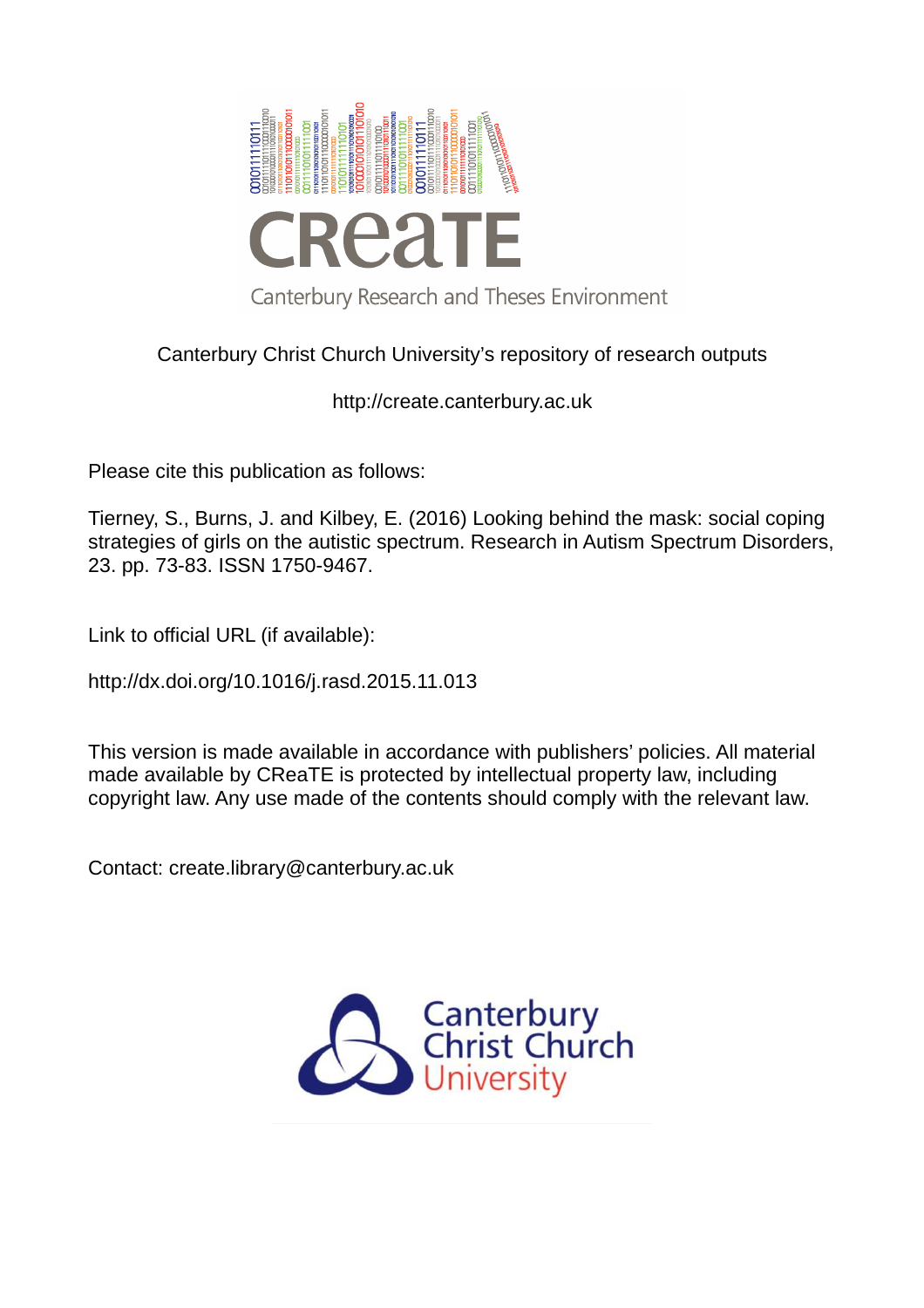## **Looking Behind the Mask: Social Coping Strategies of Girls on the Autistic Spectrum**

Dr Siobhan Tierney Canterbury Christ Church University<sup>a</sup>

Professor Jan Burns Canterbury Christ Church University

Dr Elizabeth Kilbey Oxleas NHS Foundation Trust<sup>b</sup>

Correspondence concerning this article should be addressed to Professor Jan Burns.

<sup>a</sup>Salomons Centre for Applied Psychology, Canterbury Christ Church University, North Holmes Campus, North Holmes Road, Canterbury, Kent, England, CT1 1QU [siobhanljtierney@hotmail.com,](mailto:siobhanljtierney@hotmail.com) [jan.burns@canterbury.ac.uk](mailto:jan.burns@canterbury.ac.uk)

<sup>b</sup>Community Rehabilitation Support Team Bromley, 2 Blean Grove, Penge, England, SE20 8QU Elizabeth.Kilbey@oxleas.nhs.uk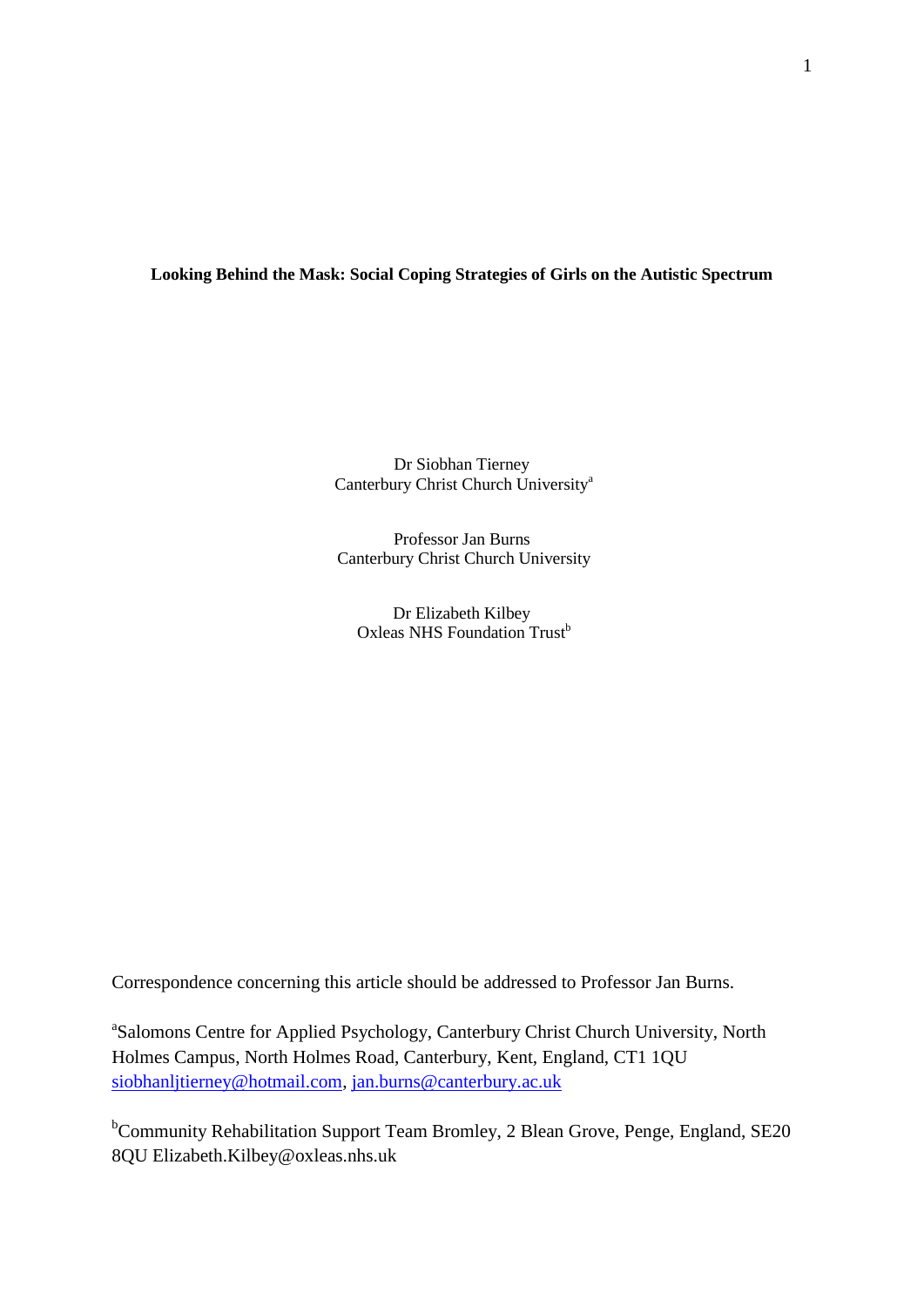#### **Abstract**

 The socio-communication deficits of individuals on the autistic spectrum are well documented. However, this has largely been based on the male population and less is known about how females with autism manage social relationships across the developmental period.

Ten adolescent female participants with a diagnosis of autism were interviewed and Interpretative Phenomenological Analysis used to explore their experiences of managing their social relationships. The results showed that participants were motivated to develop and maintain friendships, but during adolescence this became increasingly difficult. Consequently, they developed explicit strategies to manage these relationships, including masking and imitation. The use of such strategies was both advantageous and disadvantageous, and such findings should be considered in developing gender sensitive assessment and developmentally appropriate support.

**Keywords:** Adolescence; female; Autism Spectrum; social relationships; imitation.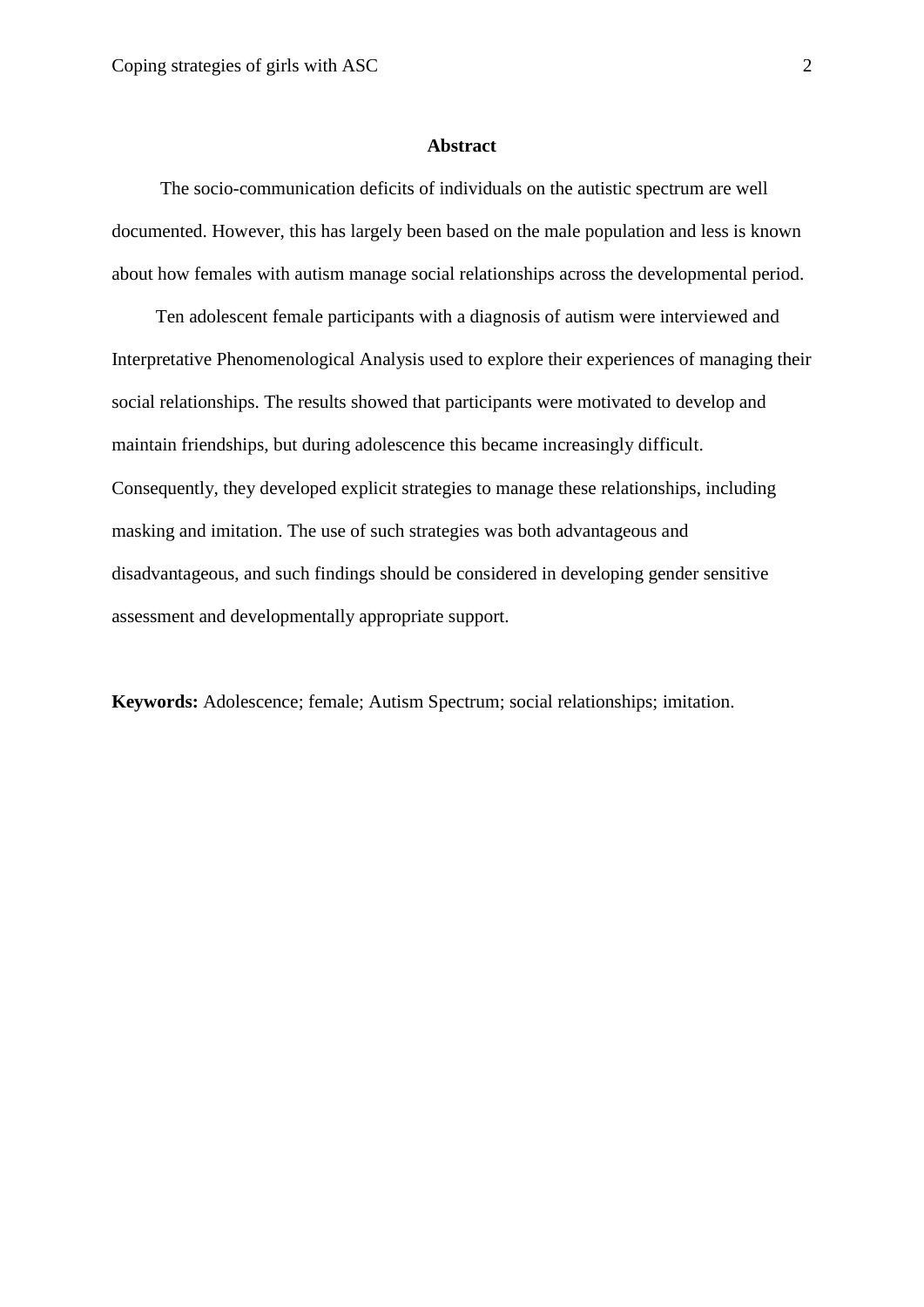## **1.1 Introduction**

The prevalence of autism in 2010 in the UK was estimated at 3.9/1,000 in eight year old boys and 0.81/1,000 for eight year old girls (Taylor, Jick, & MacLaughlin, 2013). In a review of 32 epidemiological studies between 1966 and 2011, the male: female ratio was estimated at approximately 4:1 in autism and 10:1 in Asperger's Syndrome ([AS] Fombonne, 2003). Whilst exact ratios differ across studies, the gender disparity has been consistent since the condition's initial identification, often credited to Kanner in 1943. Various theoretical accounts for this gender difference have been offered, and criticism has been directed at the research and diagnostic practices which may perpetuate and exaggerate this difference. It is important that the reality of this imbalance and the gender sensitivity of assessment instruments and services are investigated, as it seems that girls with Autism Spectrum Conditions (ASC) may remain un- or mis-diagnosed, and more gender appropriate support not offered (Gould & Ashton-Smith, 2011).

It is beyond the scope of this paper to present the breadth of theories around gender and ASC (see Rivet & Matson, 2011, for a comprehensive review), but one influential theory is the Extreme Male Brain ([EMB] Baron-Cohen, 2002). Here males are described as typically having greater skills in rule-governed, systemising activities whilst typical females are described as having superior empathy and general emotional sensitivity. Hence, males are more likely to be on the autistic spectrum as they are more predisposed to autistic traits.. Whilst the EMB theory describes biological factors as a strong determinant of risk of ASC, Fine (2008) argues that the theory underplays the influence of non-biological factors. Debates around the aetiology of ASCs continue, and there is also mounting evidence that the androcentric nature of assessment instruments, together with the self-confirming bias of gendered expectations about typical presentations within services, are maintaining this gender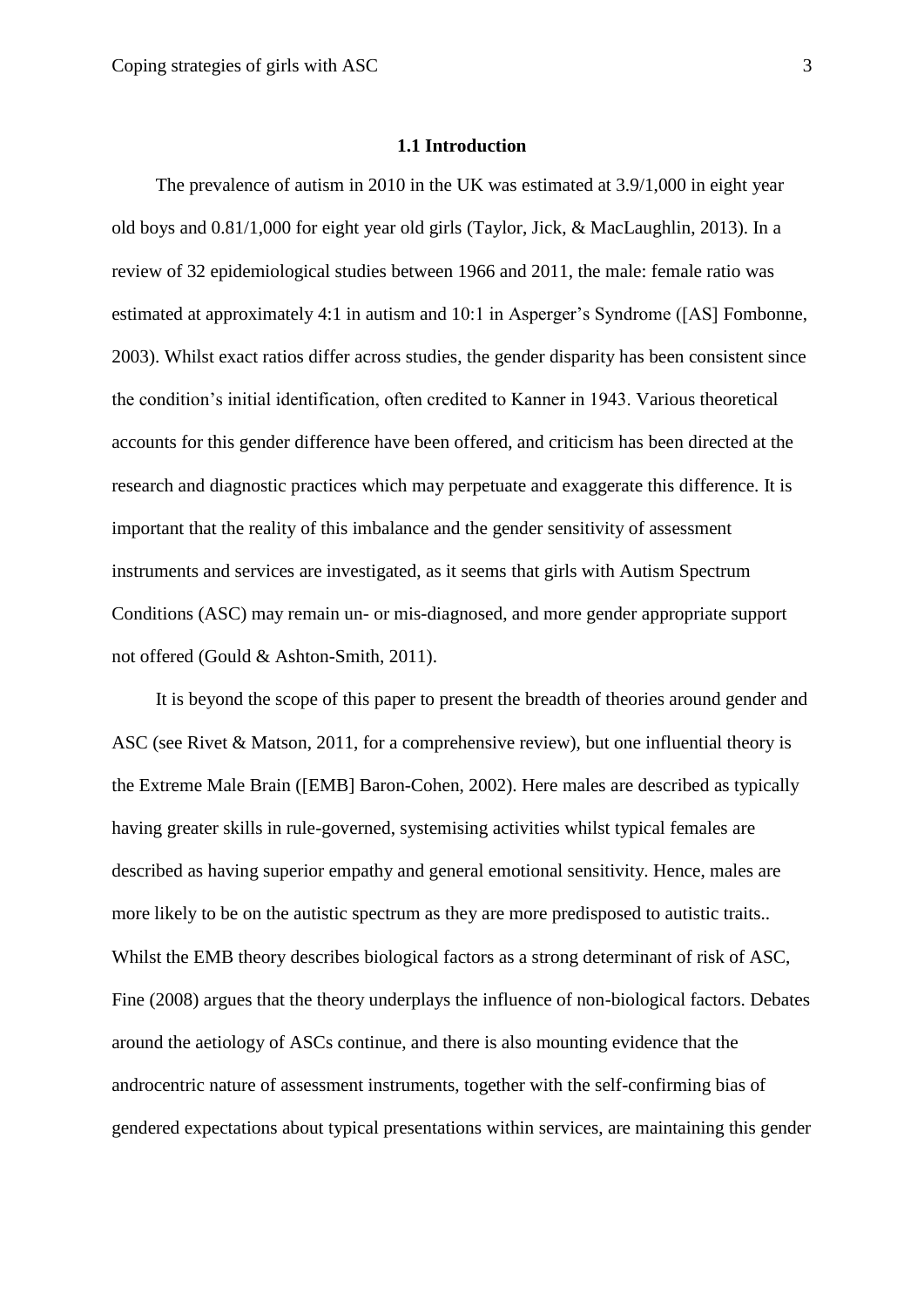difference. Accordingly, there may be deleterious consequences for females on the spectrum as the female phenotype is comparatively undetermined in relation to males.

It has been argued that research has consistently focused on male presentations of ASC, with small, androcentric samples frequently used to validate commonly used diagnostic/screening instruments (Bloss & Courchesne, 2007). For example, the sample used in the original reliability analyses for the Autism Diagnostic Interview – Revised (ADI-R; Lord, Rutter, & Le Couteur, 1994) comprised 20 children (mean age 3-4 years old), 16 of which were male. Subsequent analyses of the ADI-R have also used predominantly male samples (e.g. Cox et al., 1999). Rutter, Caspi, and Moffitt (2003) suggest that the symptoms used as markers of ASC may be male-biased and this may reduce the sensitivity of the instrument towards females.

Additionally, different gendered social expectations across the lifespan may contribute towards differences between genders in the trajectory of ASC. Hsiao, Tseng, Huang, and Gau (2013) suggest that the "impact of ASD traits on social functioning may not present until pressure from demands for new social adaptation arises across major developmental transition" (p. 256). Kopp and Gillberg (2011) describe how, during adolescence, typical female friendships become more demanding than equivalent males' due to their communicative and social nature, posing specific challenges for girls on the spectrum in terms of making and maintaining friendships. Girls' social skills deficits may not be revealed until much later than boys as they emerge in response to female-specific, developmentallyrelated changes in the social environment. The later emergence of problematic differences is important to consider when females are regularly assessed using the ADI-R, which was developed on a sample of mainly boys with a mean age of 3-4 years.

Using a comparatively large sample  $(N=100)$ , Dean et al. (2014) found that 7-8 year old boys and girls on the autism spectrum both experienced social exclusion by same-gender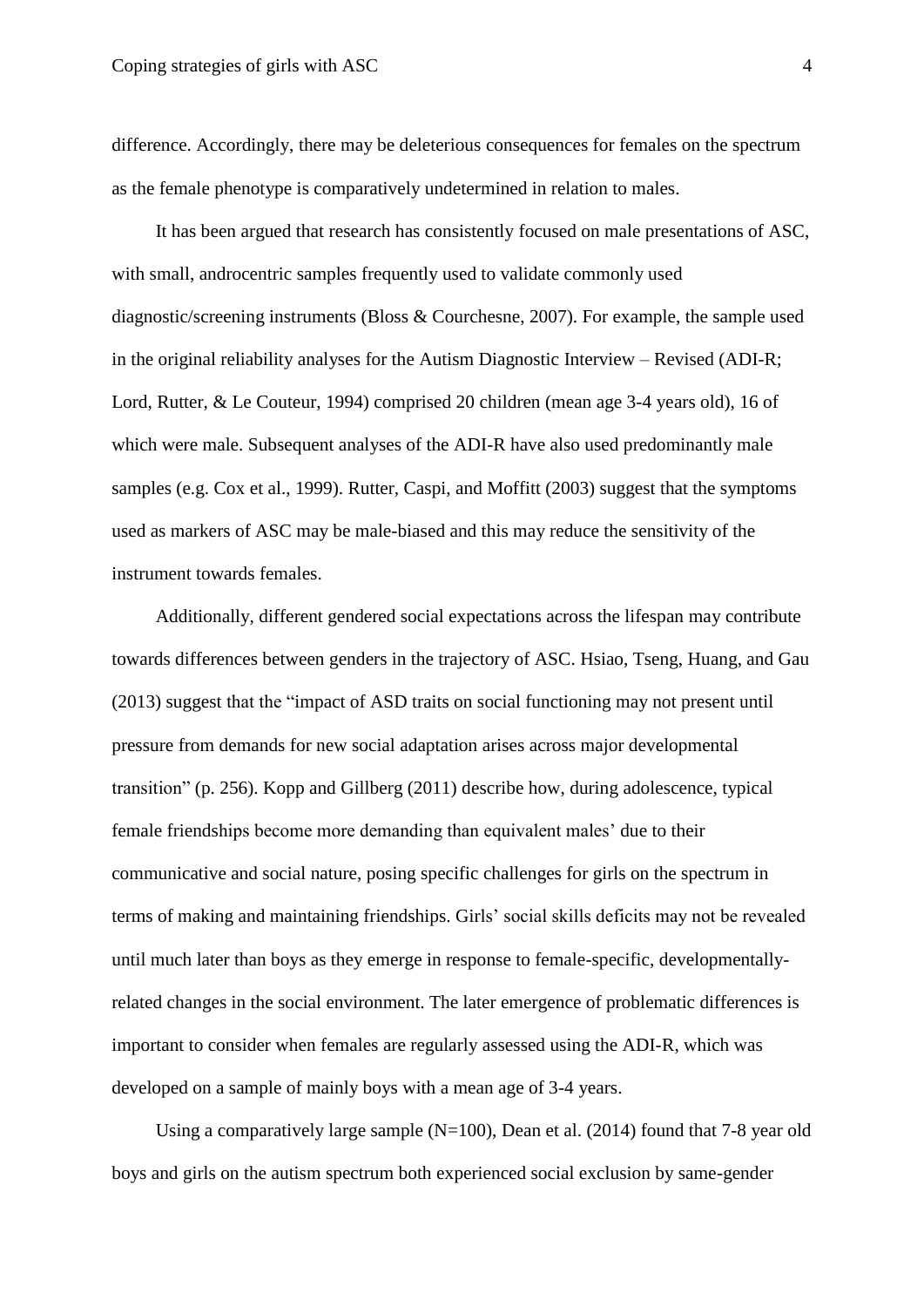peers, but manifested in slightly different ways. Whilst social exclusion may be experienced by both genders, each may use different coping strategies. Boys may withdraw from peers (Wainscot et al., 2008), whereas equivalent females may masquerade their difficulties by using patterns of socio-communication that are largely rote-learnt in order to fit in (Gould  $\&$ Ashton-Smith, 2011). Lai et al. (2011) found that females with ASC had higher scores on a self-report measure of ASC symptoms, leading them to suggest that females may be more aware of their difficulties and this awareness enables them to mask symptoms. However, there is very little research which has explicitly investigated the social management strategies of people on the autistic spectrum; therefore, it is difficult to establish whether the gender ratio in the prevalence of diagnosed ASC is in any way affected by similar or different coping strategies between genders.

The female ASC profile is not well-understood, due in part to a lack of research designed to investigate gender differences (Mandy, Chilvers, Chowdhury, Salter, Seigal & Skuse, 2012). However, the female presentation of ASC has recently gained increased interest. For example, Rivet and Matson's (2011) review found that girls with ASC tend to be 'clingy' rather than exhibiting 'extreme autistic aloneness'. Gould and Ashton-Smith (2011) note that the intensity and quality of ASC-girls' interests differs to that of non-ASC girls, rather than the topic. Over- and under-reaction to sensory input has also been observed in females but this has not yetbeen established through empirical research (Gould & Ashton-Smith, 2011). Kopp and Gillberg (2011) suggest that males and females express similar degrees of severity in social reciprocity deficits but when each is viewed within the context of gendered-expectations, females' difficulties are overlooked. Nevertheless, there remain few robust empirical studies into gender differences,. In summary, emerging research varies in quality and rigour but does suggest that ASC manifests differently by gender and presents different challenges to males and females.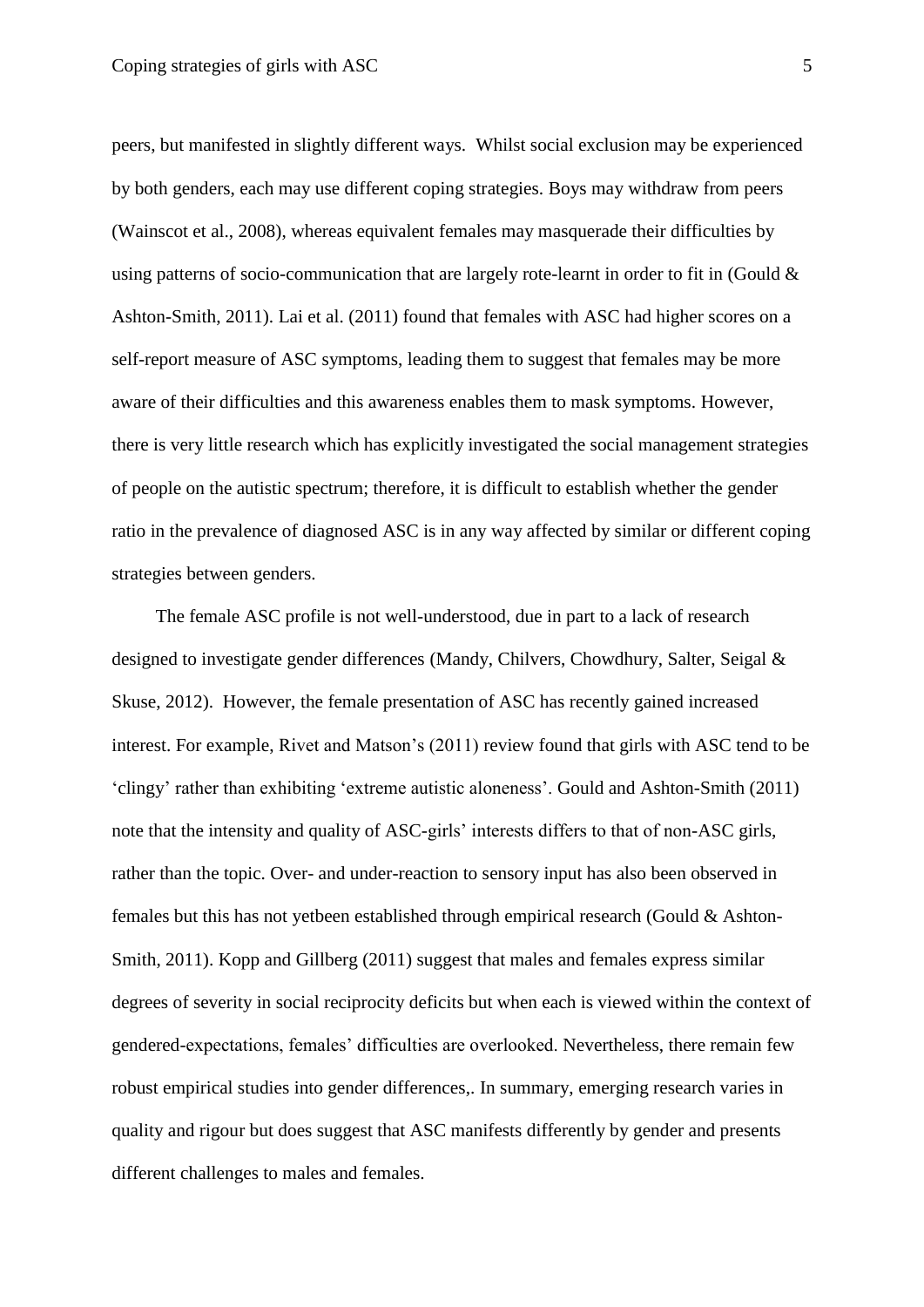The implications of unidentified ASC in girls are serious, both as a consequence of neglect of their specific needs, but also as a result of potentially co-occurring conditions. Studies have identified higher rates of internalising pathology in adolescent girls with ASC compared to both boys with ASC and neurotypical girls, (Lai, Lombardo, Auyeung, Chakrabarti, and Baron-Cohen, 2015; Solomon, Miller, Taylor, Hinshaw, and Carter, 2012).Internalising symptomology in girls with ASC may go unrecognised, especially if combined with a suggested propensity to mask differences (Dworzynski et al, 2012).

The adolescent phase of development involves an increase in the intensity, complexity and demands for girls to develop positive social affiliations, making it a particularly challenging time for girls with ASC when adaptive skills must come to the fore. The only published study which has focussed qualitatively on the experience of female adolescents with ASC is Cridland, Jones, Caputi and Magee (2014). This study provides valuable and novel insights into this parental relationship, issues of late diagnosis and managing the transitions of adolescence. However, these were co-constructed narratives, with a foregrounding of the maternal experience and interpretation of their daughter's experience. There remains a gap within the research literature where the direct experience of the adolescent girl with ASC is foregrounded, specifically focussing on the strategies used to manage their neuro-atypical development.

Hence, the purpose of this study is to explore whether adolescent females with ASC use social management strategies, particularly masquerading, to hide socio-communication difficulties to enable them to fit in with peers. The EMB theory suggests that females may be have superior empathy and social sensitivity than males and this may make females on the spectrum appear socially competent when compared to males on the spectrum. Such research may contribute towards understanding the disparity between genders in the diagnosis of ASC.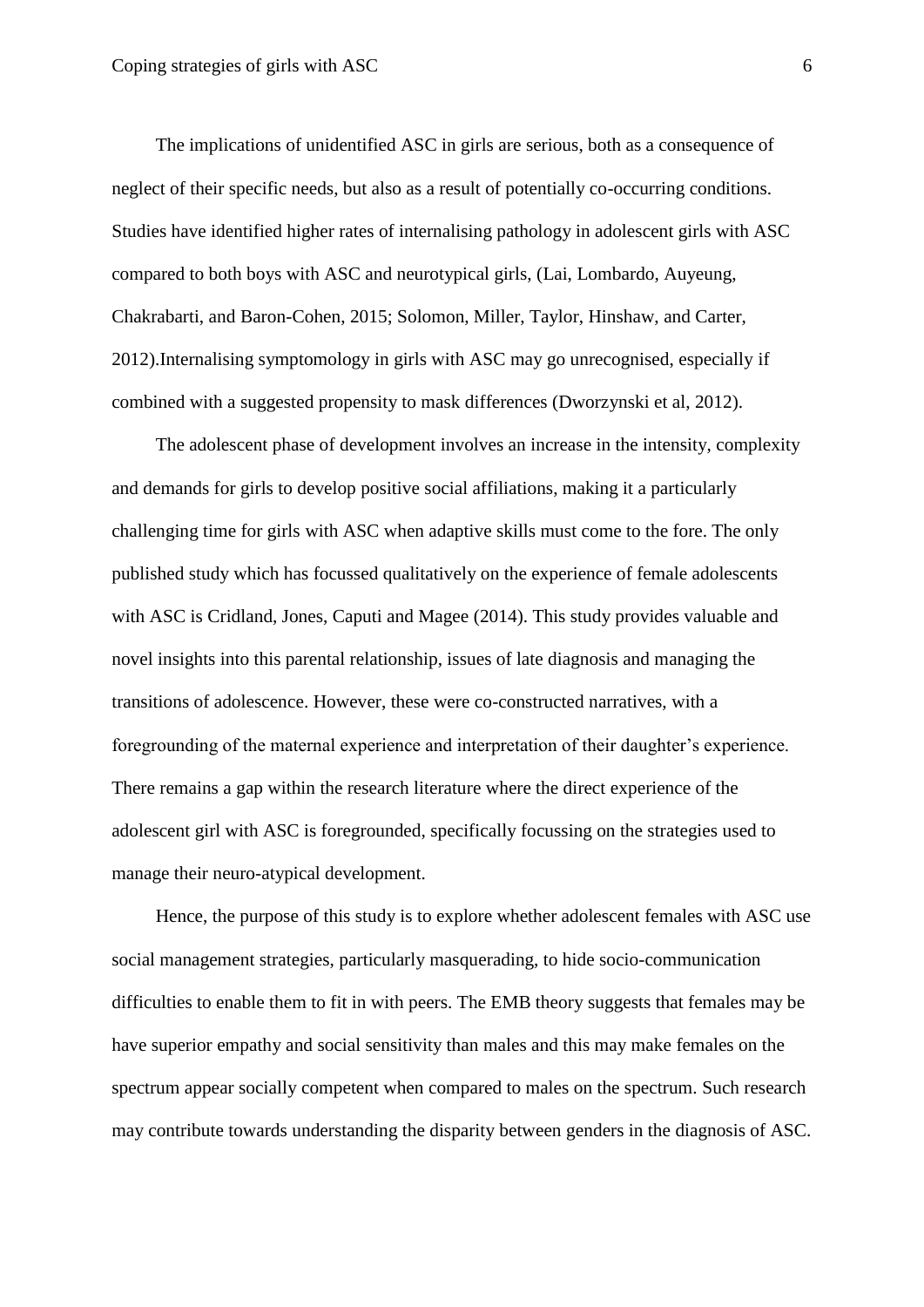## **1.2 Materials and Methods**

#### **1.2.1 Design**

The study was designed to glean a rich account of how girls with ASC both identify with, and respond to, the social challenges associated with adolescence. Semi-structured interviews were used to explore such experiences. Data was analysed using Interpretative Phenomenological Analysis (IPA) as this methodology aims to understand how a person makes sense of/interprets their experiences within a given context. It utilises an iterative process of analysis which enables the researcher to see the perspective of the participant whilst maintaining awareness of the existing knowledge which shapes the context and also acknowledging reflexive processes in terms of the researcher's own viewpoint. This methodology was particularly appropriate for use with this group as it allowed the researcher to contextualise the data within theory and prior research and understand the responses in relation to the influence of gender, adolescence and ASD. In order to develop awareness of assumptions which may have interplayed with the analytic process, a reflective log was used. After each interview, the lead researcher recorded and reviewed their experience of the interview process in order to maintain awareness of personal biases/beliefs/assumptions which may have affected the study.

 A semi-structured interview schedule was developed from questions originating from the existing literature (e.g. Baron-Cohen, Hoekstra, Knickmeyer, & Wheelwright, 2006) and piloted with two adolescents with ASC. To adapt to the specific needs of participants with socio-communication difficulties, specific concrete examples were elicited from the participants and then explored in more depth, making comparisons with how they thought peers coped. To develop rapport and gain an understanding of the social context of the individual participant, each was asked to engage in the development of a sociogram (Bilal & Beheshti, 2014); the participants drew a circle representing themselves in the middle of the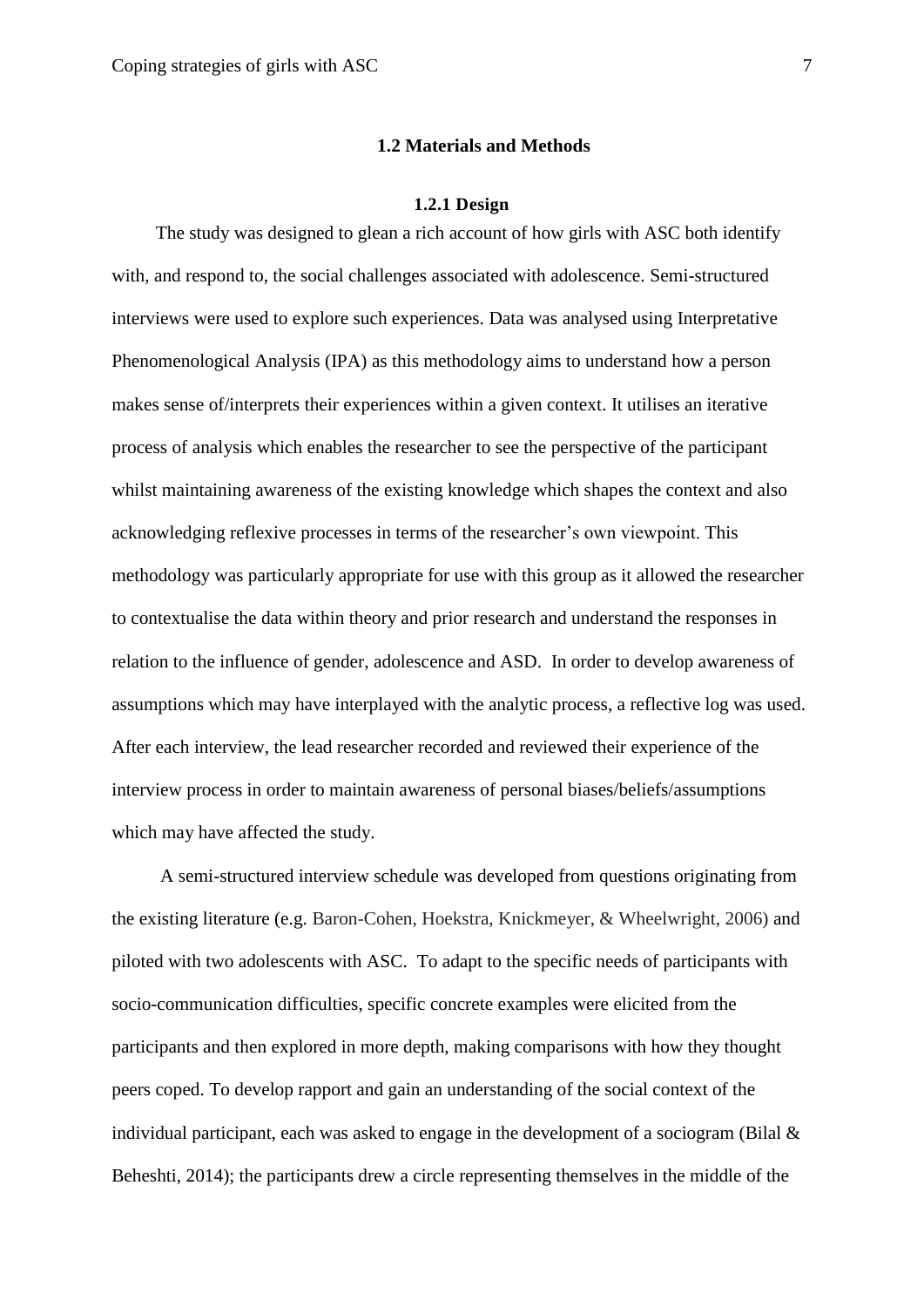$\overline{a}$ 

paper and each friend was represented using a triangle. Participants placed the triangle at a distance to the circle in a way which they felt represented the closeness of each friend. The sociogram was used to elicit information about the participant's social world and was not included in the data analysis. Parents<sup>1</sup> or carers could attend the interview if requested to do so by the participants. Whilst it was possible that participants' responses may have been influenced/inhibited by the parent/carer's presence, the inclusion of a parent/carer may have also facilitated a richer, more accurate dialogue for those who preferred this option. A balanced decision was made between consistency of procedure with allowing the participant to choose the situation in which they felt most comfortable. To guard against dominance of parents/carers, it was confirmed during pre-interview discussions with both parties that the perspective of the participant would be prioritised.

#### **1.2.2 Participants**

 Purposive sampling was used with the following inclusion criteria; female, between 13-19 years old, in the UK, and written evidence of a formal diagnosis of any ASC. Girls with co-morbid diagnoses of neurological or affective disorders were included as comorbidity is common within the ASC population. Potential participants with issues impinging on their ability to provide informed consent or fully participate in the process were not interviewed. Twenty-five females were contacted regarding participation. Ten were recruited. The remaining fifteen did not meet inclusion criteria, did not wish to participate or were unwell during the data collection phase. Participant demographics are shown in Table 1.

Potential participants were identified by practitioners at two Child and Adolescent Mental Health Services (CAMHS) and self-referral through the web-sites of two ASC affiliated charities. Verbal consent was provided before contact details were passed onto the

 $<sup>1</sup>$  It is recognised that parents may or may not be biologically related to their child. In the interests of brevity and</sup> inclusivity, the term 'parent' is used to describe parents of all origins.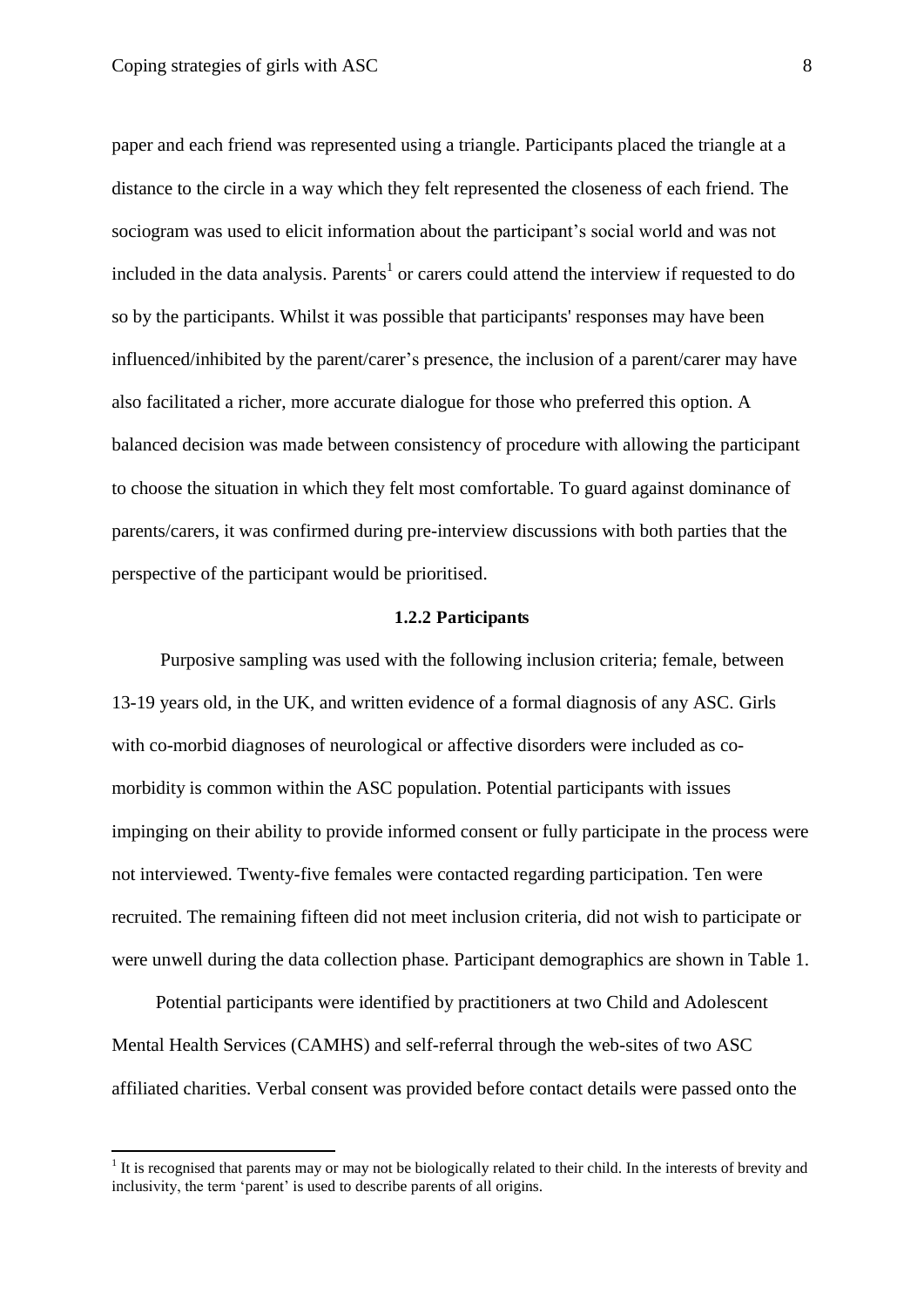researcher. Informed, written consent was provided by the participants or their parents/carers and interviews arranged. Interviews were completed on a one-to-one basis, unless a parent/carer was present, at a mutually agreed, private location.

# Table 1

| Participant <sup>a</sup> | Age | Recruitment | School                               | Multiple                                     | <b>Diagnosis</b>                  | Family                             |
|--------------------------|-----|-------------|--------------------------------------|----------------------------------------------|-----------------------------------|------------------------------------|
|                          |     | Channel     | Placement                            | School<br>Placements<br>(number of<br>moves) | (age of<br>diagnosis)             | Contact with<br>$\overline{ASC}^b$ |
| Gemma                    | 13  | <b>NHS</b>  | All-girls<br>Grammar                 | No                                           | AS $(12)$                         | Professional                       |
| Janita*                  | 15  | <b>NHS</b>  | Mainstream<br>Secondary              | N <sub>o</sub>                               | High<br>Functioning<br>Autism (4) |                                    |
| Laura                    | 14  | <b>NHS</b>  | Mainstream<br>Secondary              | N <sub>o</sub>                               | ASC $(4)$ &<br>ADHD(13)           |                                    |
| Kate*                    | 15  | Charity     | Pupil Referral<br>Unit               | Yes $(2)$                                    | AS(12)                            | Professional<br>& Personal         |
| Stephanie                | 16  | Charity     | Open<br>University                   | Yes $(8)$                                    | AS $(15)$                         |                                    |
| Rosie*                   | 15  | Charity     | Out of School<br>$(4 \text{ years})$ | Yes $(2)$                                    | AS $(7)$                          | Personal                           |
| Nadia*                   | 15  | Charity     | Mainstream<br>Secondary              | Yes $(1)$                                    | AS $(14)$                         |                                    |
| Siân*                    | 13  | Charity     | Mainstream<br>All-girls<br>Secondary | No (moved<br>classes due to<br>difficulties) | ASC &<br>anxiety $(10)$           | Professional                       |
| Emily*                   | 13  | Charity     | Mainstream<br>Secondary              | N <sub>o</sub>                               | AS $(8)$                          |                                    |

Participant Demographics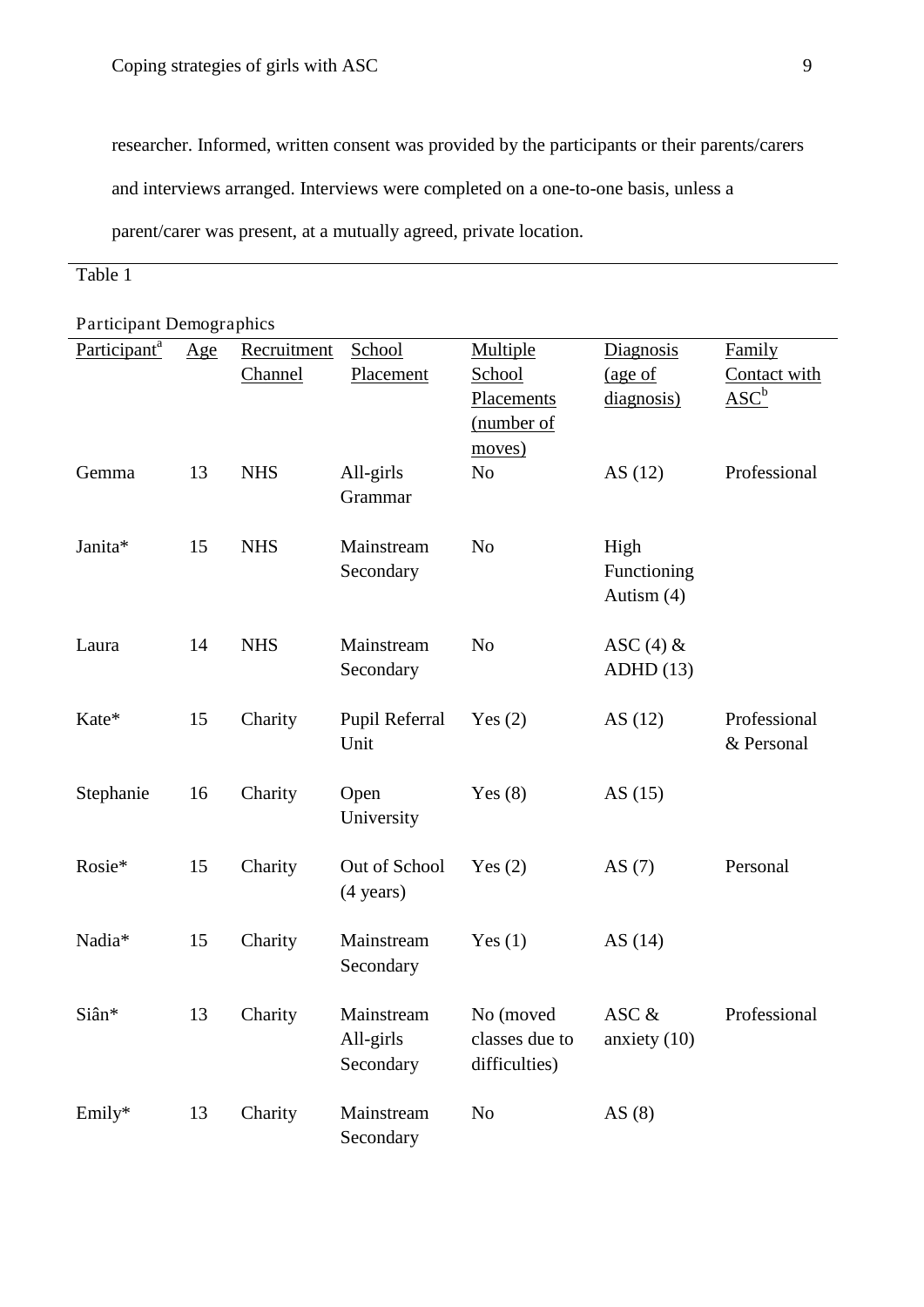| Joëlle | Charity | Home           | Yes(1) | AS $(12)$ | Personal |
|--------|---------|----------------|--------|-----------|----------|
|        |         | Educated since |        |           |          |
|        |         | 13 years old   |        |           |          |

\* Mother attended interview

<sup>a</sup> Pseudonyms are used to protect the identity of participants

<sup>b</sup> Professional refers to Mother working with people with ASC. Personal refers to family history of ASC

## **1.2.3 Ethical Considerations**

Approval was granted by a NHS Research Ethics Committee and two NHS Trusts' Research and Development Directorates. Informed consent for the thirteen to fifteen year old participants was provided by parents/carers, as advised in the Research Ethics Guidebook (http://www.ethicsguidebook.ac.uk/). Females aged sixteen to nineteen provided their own consent. De-briefing occurred at the end of the interview and appropriate information for gaining additional support was available if required, but was not requested by any participant.

#### **1.2.4 Analysis**

The procedures of IPA (Smith & Osborn, 2007) were followed, which involves familiarisation with the data, identification of keywords, clustering of related concepts into themes, cross-referencing between transcripts and collation of initial and final emergent themes which were then grouped into broader super-ordinate themes. Codes and emergent themes were developed inductively throughout the process of analysis and identified both topics and the meaning of that topic for the participants. Contributions made by parents were included in the analysis and this data was viewed as secondary, but substantive to the girls' comments. Parents generally commented only when their daughter was finding it hard to verbalise her experiences. Parents occasionally enriched girls' comments by elaborating upon them, and on these occasions endorsement from the participant was sought. Excerpts from parental reports have been included in the Results section to illustrate the type of contributions made by some parents in the interview process.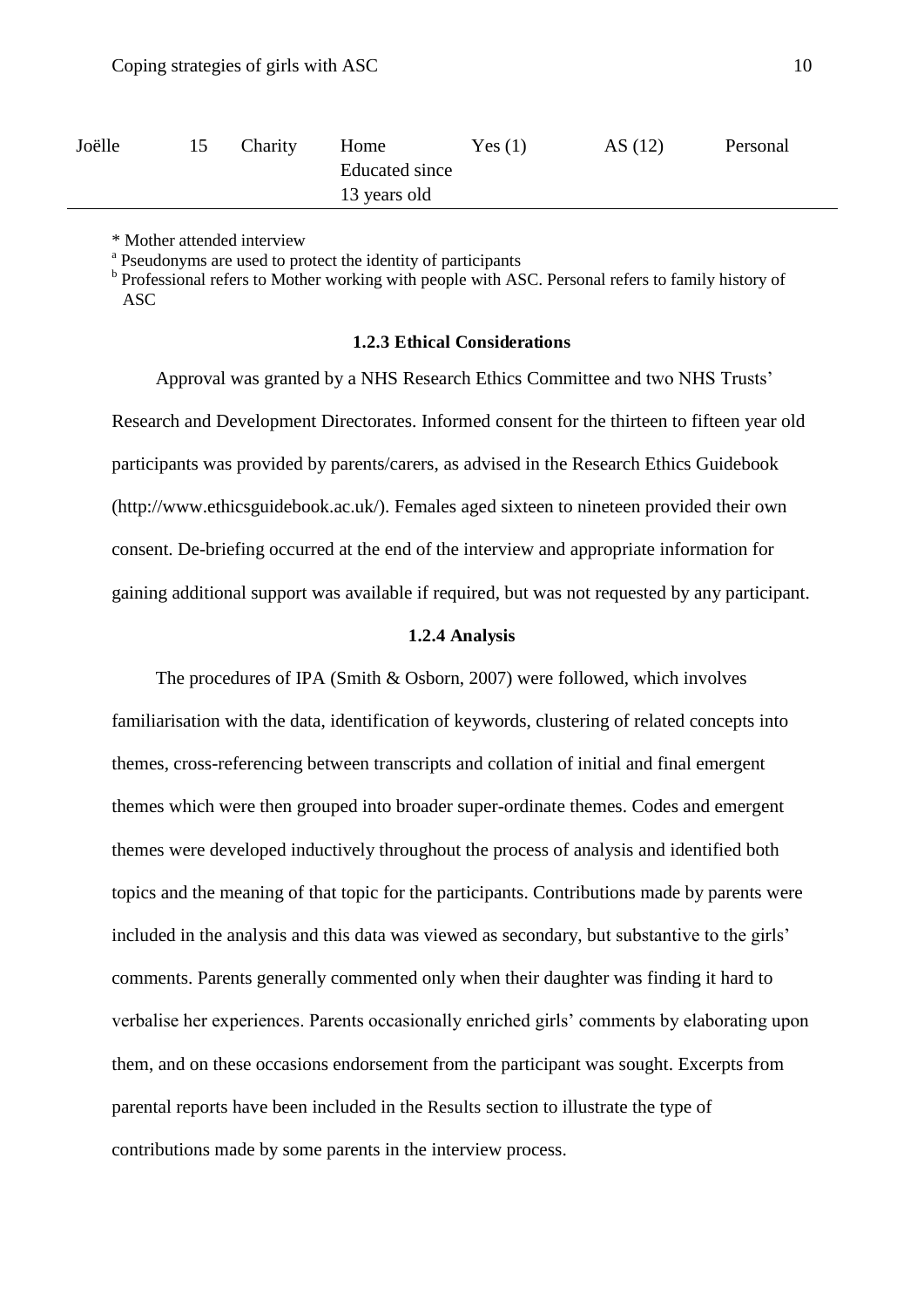IPA is an iterative methodology, so after analysis, each participant received a brief interpretation of their interview. Participants reviewed the summary and some provided feedback on the interpretation. Feedback was used to check the quality and respondent validity of the analysis. Two participants added information in response to their feedback summaries and this was included in the data analysis. The analysis was reviewed by an independent researcher who audited the course of initial notes through to emergent themes for three transcripts to ensure that the lead researcher could demonstrate transparency in the analytic process. The only information available to the independent researcher was a document which described the process of analysis, from start to end, so that they could audit the rigour of analytic process..The independent researcher concluded that the study was as rigorous and free from obvious bias.

#### **1.3 Results**

Four superordinate themes and 13 subthemes emerged (Table 2). Each of the superordinate themes will be presented in turn with reference to the attached sub-themes, using extracts from transcripts to illustrate the findings<sup>2</sup>.

| Table 2                              |                                          |
|--------------------------------------|------------------------------------------|
| <b>Emergent Themes</b>               |                                          |
| <b>Superordinate Theme</b>           | Subtheme                                 |
| 1. Experiences of Social Environment | 1.1 Incommodious                         |
|                                      | 1.2 Imperetrable                         |
|                                      | 1.3 Misunderstandings and Mis-labellings |
| 2. Desire for Friendships            | 2.1 Context for Befriending              |
|                                      | 2.2 Challenges to Developing Friendships |

 $\overline{a}$ 

<sup>&</sup>lt;sup>2</sup> Text within [ ] denotes text added for clarity. (...) denotes words removed for clarity/brevity.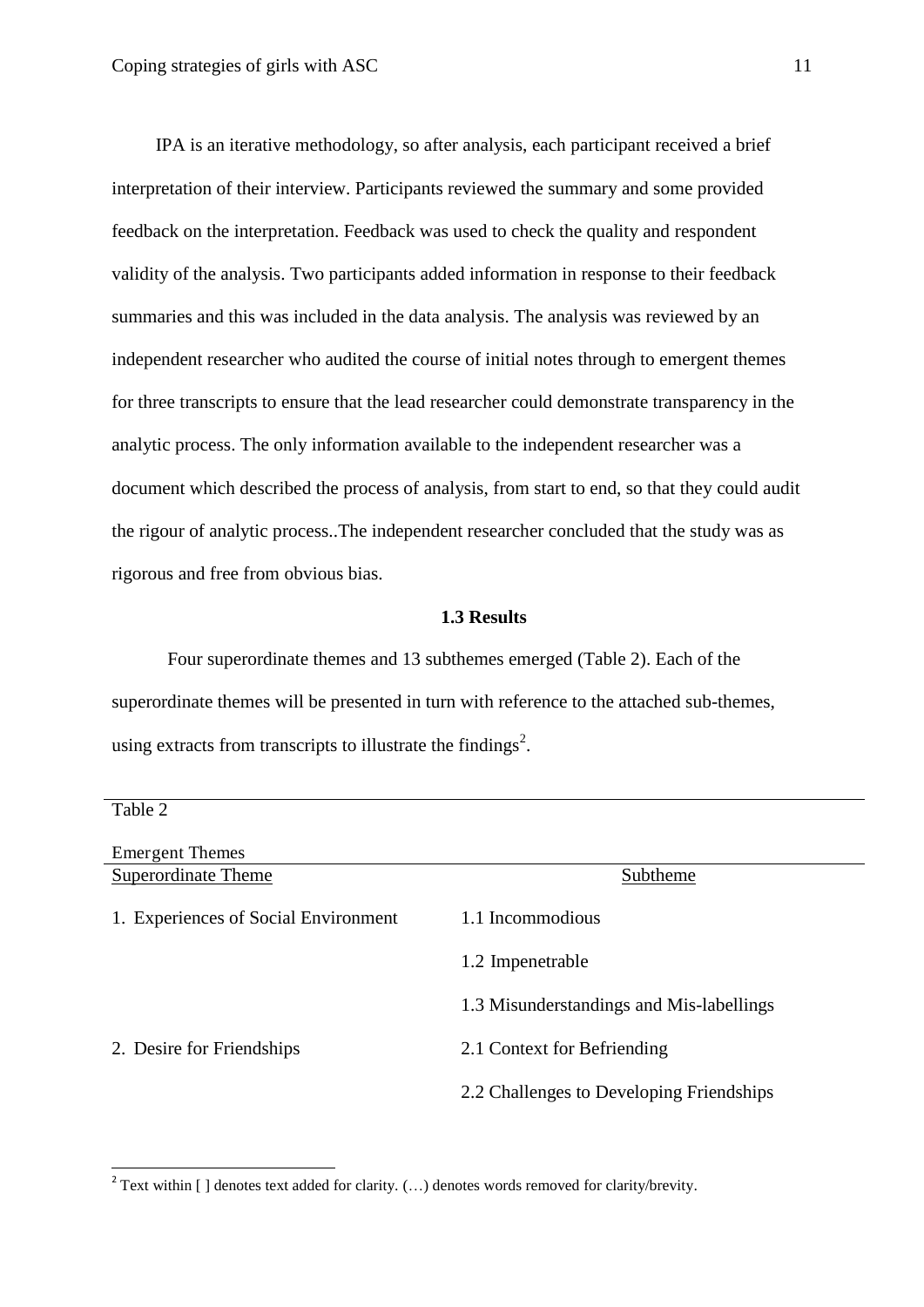|                          | 2.3 Motivations for Befriending |
|--------------------------|---------------------------------|
| 3. Overcoming Challenges | 3.1 External Support            |
|                          | 3.2 Innate Skills               |
|                          | 3.3 Imitation                   |
|                          | 3.4 Masking                     |
|                          | 3.5 Repercussions of Strategies |
| 4. Developmental Tasks   | 4.1 Triggers for Difficulties   |
|                          | 4.2 Sexual Identity             |
|                          |                                 |

## **1.3.1 Experiences of the Social Environment**

This superordinate theme captures participants' perspectives of their social environment, which was often described as incommodious, provoking feelings of distress, lack of safety and rejection. Lack of safety arose from feeling at the mercy of more powerful others, broadly conceptualised as those who understood social rules. Three participants described how they experienced the school environment as predatory.

Emily: *It feels like in my classroom that I'm surrounded by lions … I feel like a*  mouse and everyone else is like a giant cat or something.

The social environment triggered sensory distress for most participants. Six participants described school corridors as highly distressing when moving between classes due to the increased intensity of sensory stimulation combined with heightened sensory sensitivity. This was often described as physically assaultive.

Kate: I was really sensitive to everything and that was a huge stress cos [I] was like hurting physically as well*…* loud noises used to really scare me and hurt in my head. A number of participants described this sensory overload as traumatic.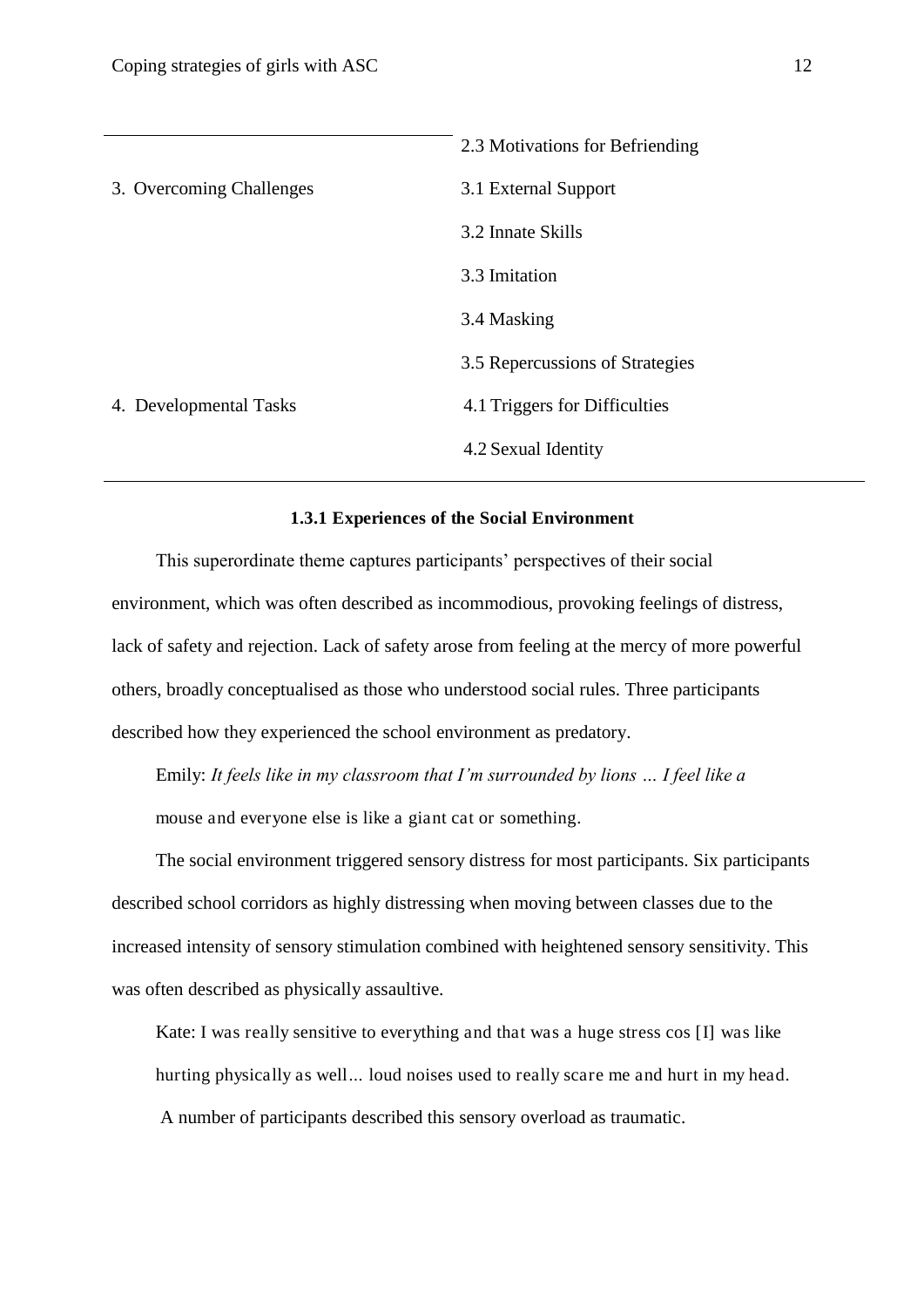Joëlle: *I … just try to focus on one thing …* instead of *…* noticing everything at once which is a bit sort of traumatic sometimes.

Gender expectations contributed to feeling unable to fit in, leading participants to experience the social environment as impenetrable. Many participants described feeling 'ungirly<sup>3</sup>' in relation to female peers in terms of appearance, interests and communicative styles.

Janita: B*oys aren't as* [quick] to judge, *like if you say like something they don't …* take it as you being blunt *… they're just more relaxed*.

Interviewer: Right. And do you find that girls might take you as being blunt often? Janita: Yeah, like sometimes I might say something and they might think (pause) like if they said something, *I'd think …* they were being r*ude and then they would think I'm*  being rude.

These differences contributed towards the feeling that the female social environment was impenetrable. In response, participants often aligned more with male peers, as they shared more interests and did not engage in emotion-based conversations.

Stephanie: *I think … it's probably harder for girls with Asperger's in a way than boys cos generally people socialise more with their own gender … being a boy with Asperger's you're probably more similar to* neurotypical boys whereas an *Asperger's girl is di*fferent to neurotypical girls.

Participants described how sometimes they unintentionally broke covert social conventions (i.e. unspoken but widely-held social expectations such as "respecting elders") and that this was sometimes interpreted and labelled by teachers as intentionally disruptive.

 $\overline{a}$ 

 $3$  A word used by a number of participants to describe their experiences.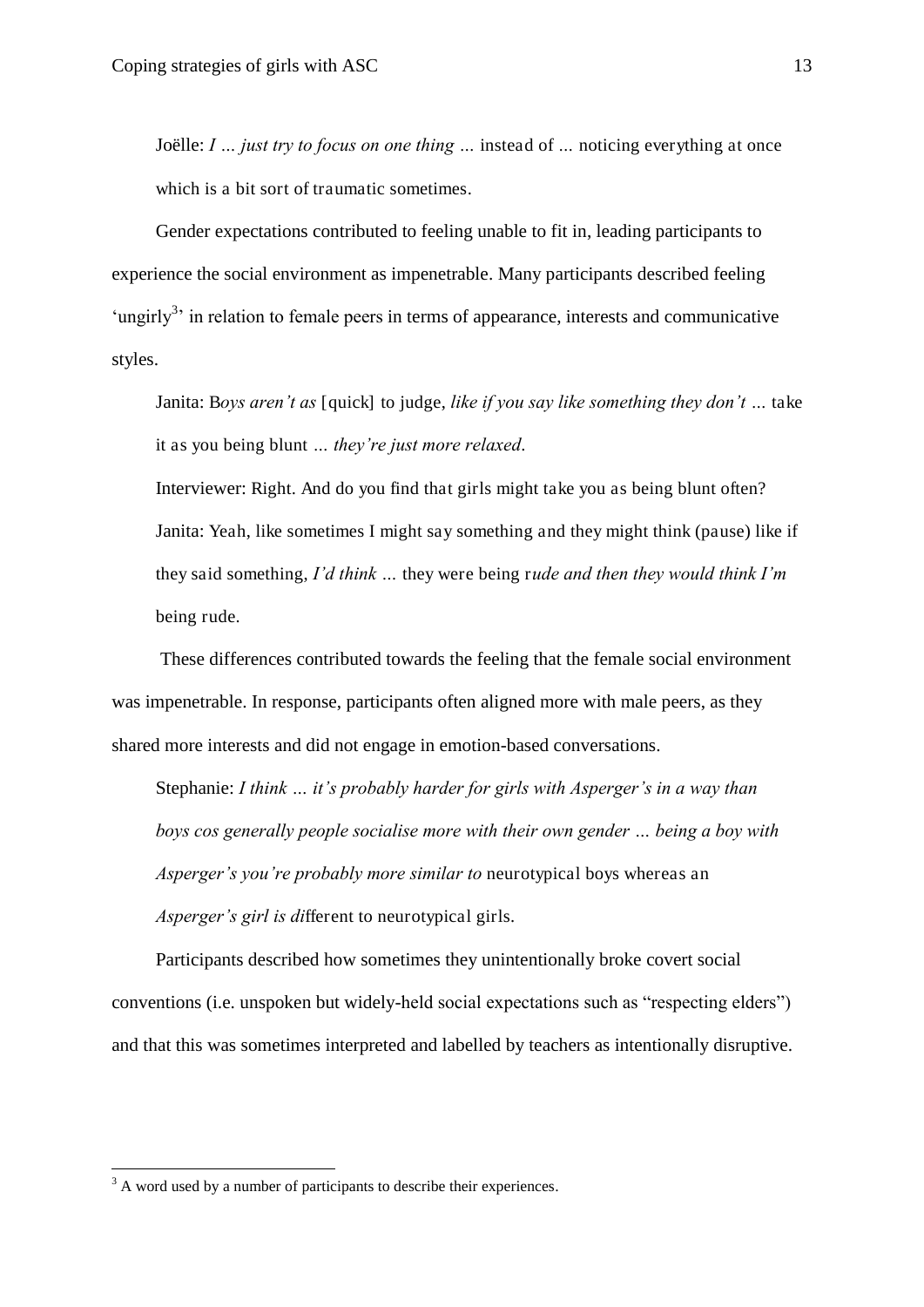Joëlle: T*he teacher was like "it's* a technique that we use for r*eally naughty children" which obviously… I might have come across as naughty, but I neve*r intended to be like that.

This mis-labelling, combined with frequent peer-rejection, led many participants to feel that they could not fit into their social environment, however hard they tried.

Rosie: I would be happy to hang around with them if they would accept me but they *don't*.

#### **1.3.2 Desire for Friendships**

This superordinate theme describes how participants conveyed desire for friendships, their motivations for making friends and some of the challenges to making and/or maintaining friends.

All participants described having a desire to have friends. This intrinsic motivation combined with experience of frequent peer rejection, sometimes stirred up ambivalent feelings about friendships; participants wanted friends, but had to go to great lengths to make and maintain friendships.

Joëlle: [after a period of no contact with her friends] *I suddenly realised "oh G*od! I *really miss them, I wanna keep in touch with them"*.

Stephanie: *I definitely couldn't be some kind of hermit. As much as I would like to be*  able to *I don't think it would be good for me at all.*

Participants valued their friendships. They appreciated the support their friends offered and enjoyed providing support to their friends. Support from friends appeared to have a protective element for many participants, in the context of their sense of social vulnerability.

Rosie: *When I'm not with friends … I … think of all the bad things in life and just*  carry on thinking about them over and over and over and over until I get really depressed.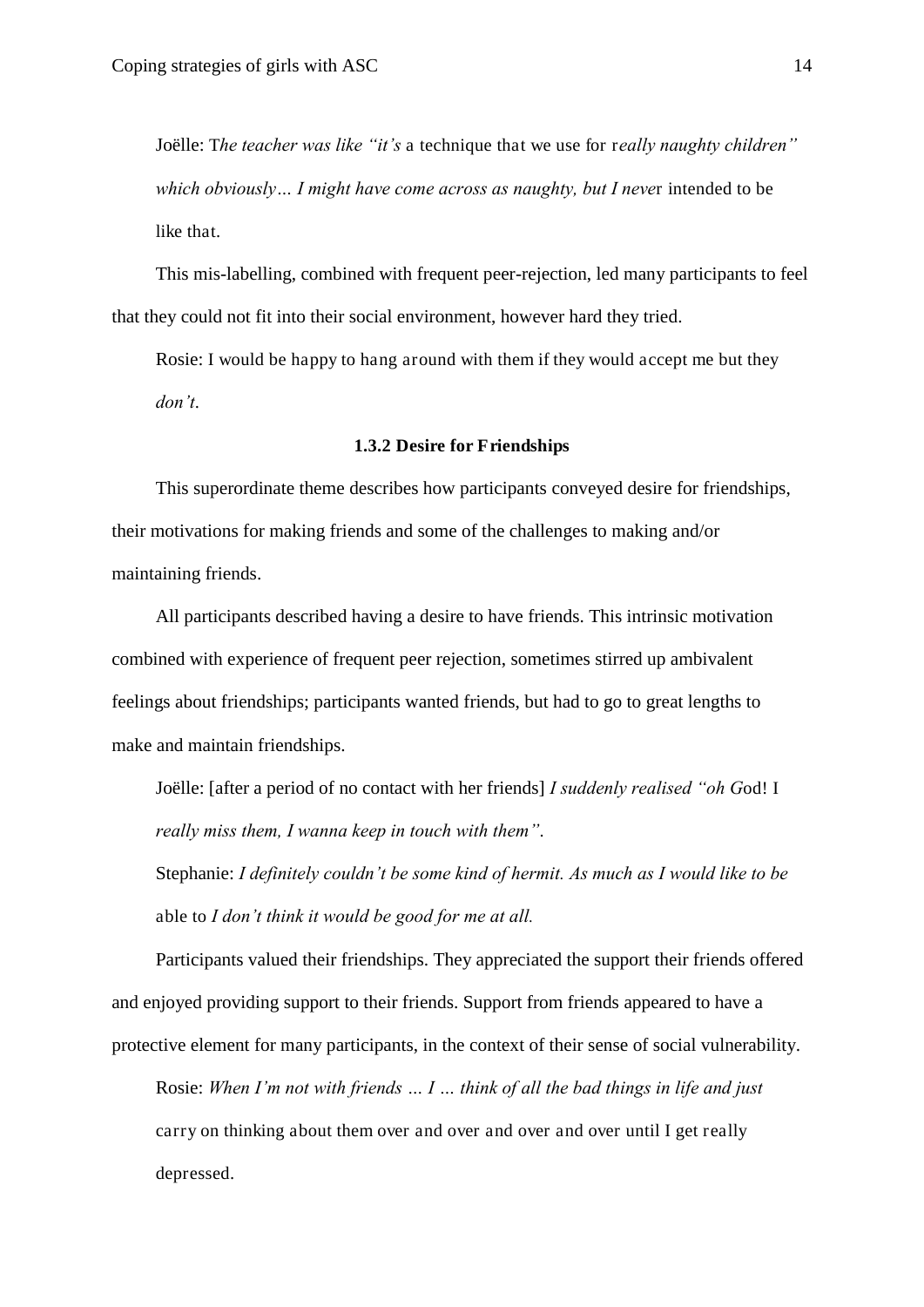Misunderstandings obstructed the development of relationships and made them challenging. Participants could not read the intentions or meanings in others' communication and their own style of communication was difficult for their peers to understand. Mutual misunderstandings led participants to feel very confused and anxious in social interactions.

Emily: AS is talking to another person through an intercom machine or something and somehow the wires get crossed and they get the wrong message.

Joëlle: I have to be *really careful when I'm talking to her cos… otherwise I'll… slip*  up or say something stupid or misinterpret it.

Nearly all participants described finding group communication challenging. This impacted on their ability to maintain friendships because the people they befriended often had a group of friends which the participant struggled to integrate into. If they could not access the group, the participant would often be left behind by the friend. Difficulties with groups also impacted on participants' educational experience, as they were often set group tasks with which they felt ill-resourced to cope. This led to disengagement from group tasks and negative repercussions from peers and teachers.

Emily: *With a group, there's loads of different people all at different times and it* turns into a murder mystery game of Cluedo where somebody made this go wrong, *we've got to find out who it is, people blaming each other, splitting each other up and just wrecking everything. I don't like it at all*.

Two participants described being members of very large social groups, stating that they had around 100 friends. Participants sometimes explained that whilst they had large numbers of friends, they positioned themselves on the periphery.

Laura: You know they have them interview rooms where you ca*n see in but they can't*  see out? *I'd rather be on the outside of one of them than the other way round*.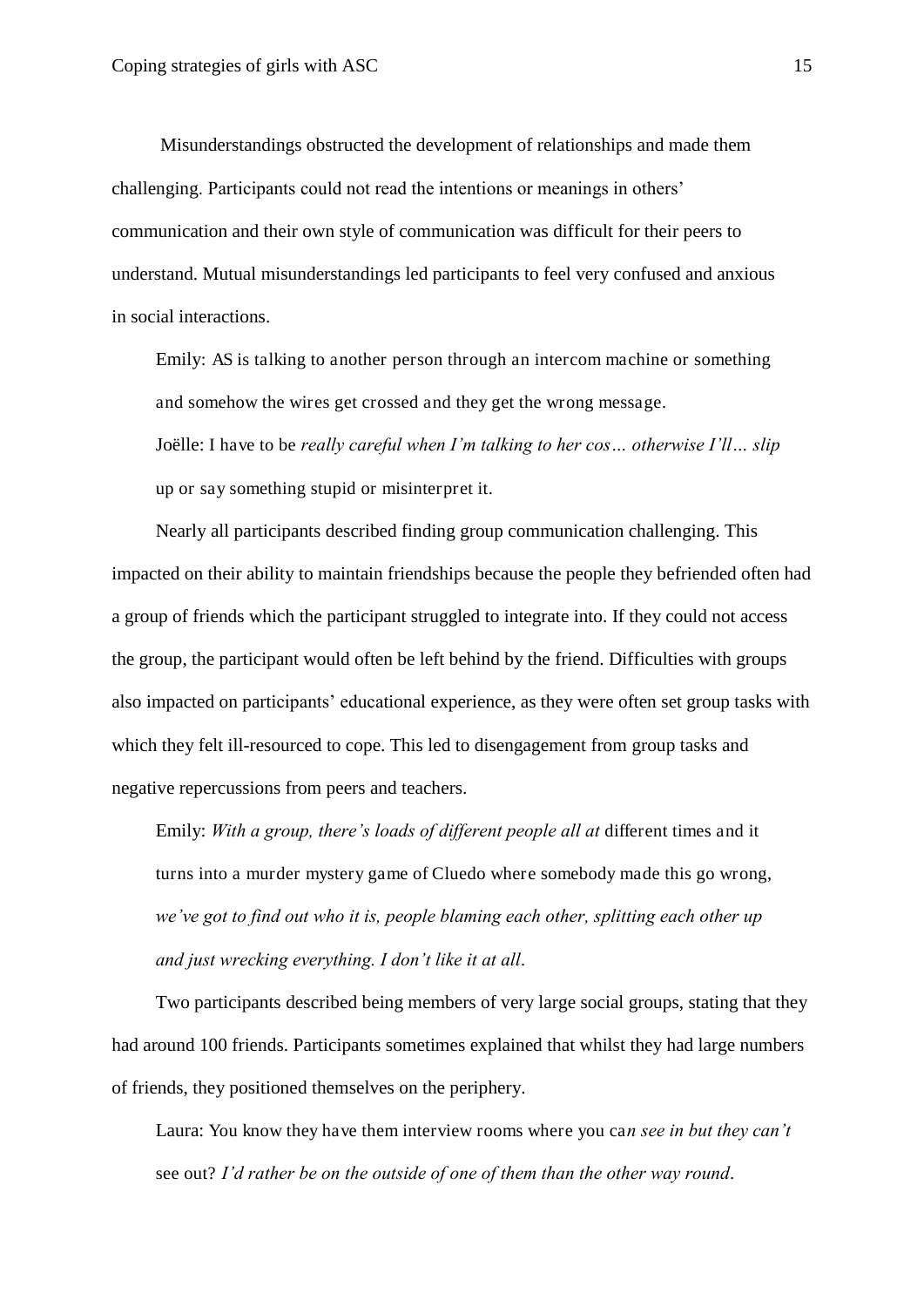Possibly arising from encountering frequent misunderstandings in the context of a stressful social environment, many participants described social contact as exhausting. This led to them spending less time with peers and introduced the risk of deterioration in the friendship, which was concerning to the participants.

Kate: *I don't really talk to people as much as most other people* cos quite often, you *know, it's too much effort. So it's a bit stressful cos you have to sort of think about the other person's feelings*, *it's just a bit too much for me sometimes … b*ut I do worry quite a bit like if the friendship starts to deteriorate an*d they don't see me as*  friends any more.

#### **1.3.4 Overcoming Challenges**

This superordinate theme presents accounts of how participants attempted to overcome challenges in developing and maintaining friendships.

All participants had struggled to form friendships and external support had been vital in making and maintaining friendships. Oftentimes, initiation of friendships was assisted by parents; some mothers described how they could see that their daughter was struggling to socialise and encouraged her to do so by setting up contact with female peers. When choosing friends for themselves, participants tended to befriend people who nurtured them; participants often described female peers who had actively supported them in their acquisition of social skills.

Kate: *I think they probably noticed that I was … not very good at it so they probably*  pitched in a bit more but I did try to do my best at trying to talk to them.

Nadia: There was something about them that was more like mothering rather than *like "oh, get out of here, you're strange, we don't want anything to do with you".*

Nine participants described how they had used their natural abilities to develop strategies in order to establish friendships. Some of the strategies were built upon what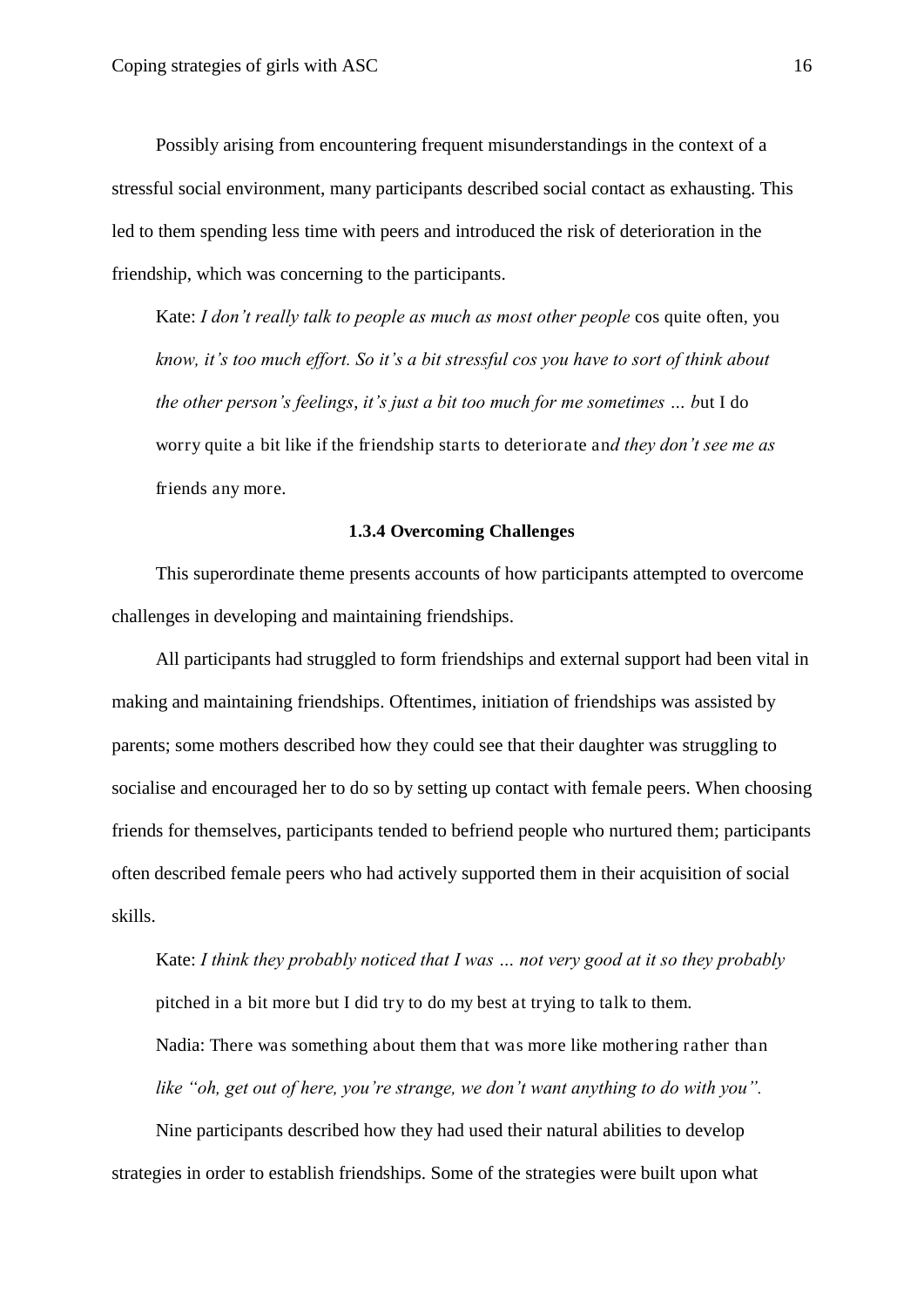were sometimes described as very strong innate empathising skills; three participants described themselves as having a naturally strong ability to empathise.

Joëlle: People say that people with A*S aren't empathetic … I think that's so wrong … I'm really actually quite good at putting myself into other peoples' situations*.

Often, empathy was informed by a naturally good memory, with the accounts suggesting that participants built empathy skills like a jigsaw puzzle (e.g. matching corresponding memories to another person's situation in order to create a concrete reference point with which they could identify). Five participants described consciously developing empathy as they knew that being able to take another's perspective would enhance their befriending skills. Overall, empathy skills were either described as innate or were developed using other innate strengths (i.e. memory).

Gemma: *I have a very good memory so I can … relate that to a situation the other person's in …* I sort of used that memory and just associated with what she knew.

Difficulties in understanding implicit social conventions were sometimes overcome by using innate observation skills. Participants described how they naturally absorbed a lot of information and had consciously turned their observations towards peer interactions. Such observations then informed development of a social code they could adhere to.

Gemma: I [would] be quiet and listen and record that for next time.

The activities of imitation and acting featured in most interviews. Six participants were involved with drama classes and described how this had improved their confidence and skills in social situations. Participants also described sophisticated levels of peerimitation, sometimes pretending to be occupied with an activity (e.g. reading) when they actually were observing peers in order to imitate them. The attempts to imitate peers were driven by a strong desire to not stand out as different to them. Copying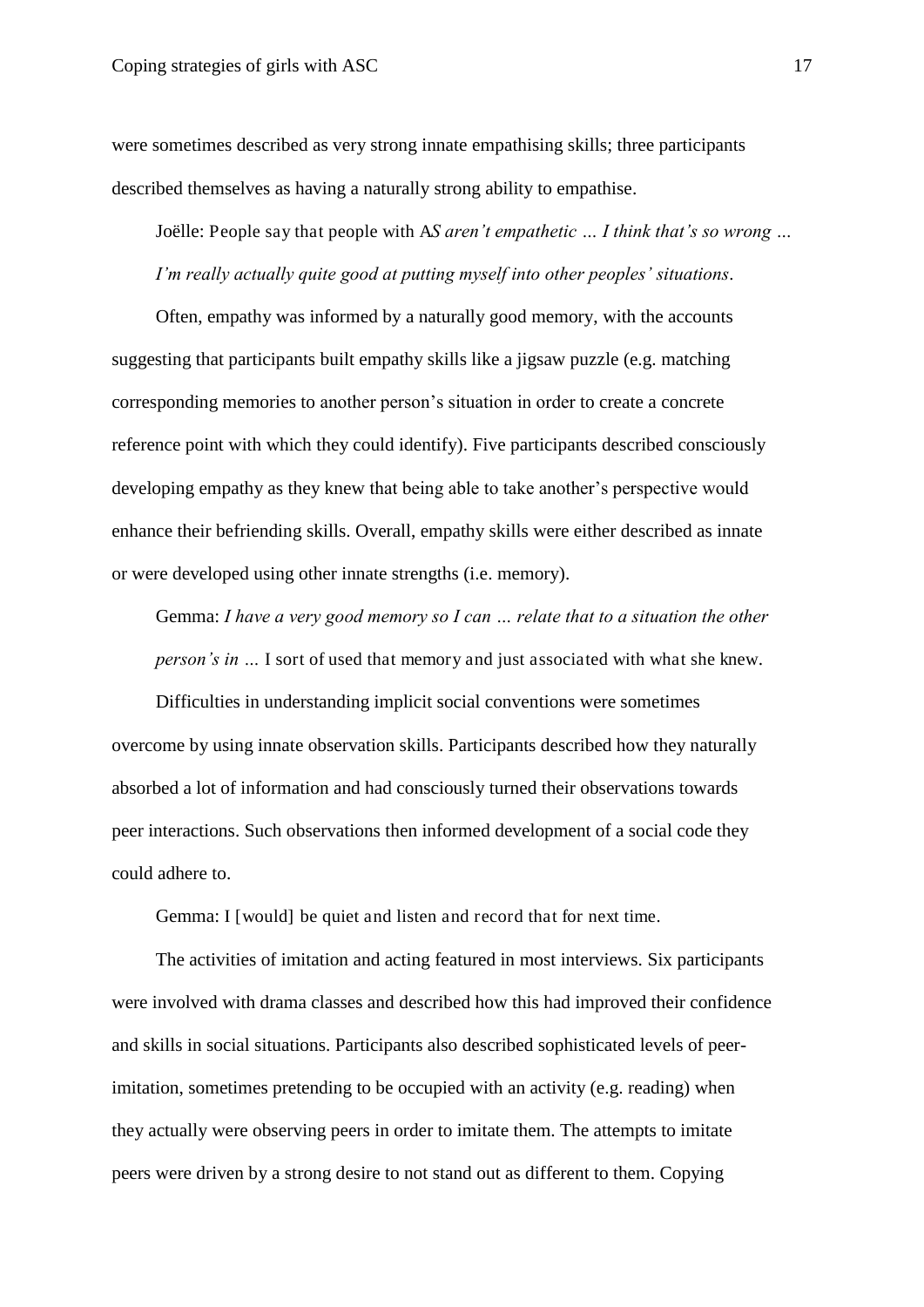included facial expressions, postures, tone of voice, topic of conversation, choice of interests; the breadth of imitation was vast. Participants went to great lengths to disguise their imitation as they were fearful of being 'caught out'**.** 

Laura: *I see how other people act first then copy them in my own way… I change it a little bit so it's not like I'm really copying them*.

Gemma: I would try and copy them but not look like I was exactly copying them, so if they were playing a game and they moved and they did something then I would try and copy it but not exactly like them.

All participants described feeling unhappy and anxious in social situations and they masked their true feelings by wearing either an excessively happy facial expression or a very blank one in most social environments. Even when they had developed friendships, they often maintained their mask, through fear of losing the friendship should their true feelings be unveiled.

Laura: *I thought "what if I can't make any friends*? *I'm going to have to make sure that I'm* always *perfect for everyone"*

Nadia: *I do hide many of my emotions and I'm used to like ha*ving a smile on my face.

The consequences of frequently using highly sophisticated imitation and demanding masking strategies resulted in emotional consequences when participants surpassed their threshold to maintain their efforts. Some participants described a stark contrast between their social-persona and how they interacted with family, where they felt they could be their 'true selves'.

Interviewer: Do you think it takes a lot of effort from you to be like a chameleon? Gemma*: Yes, it's very hard and when I came home* from my primary school I was very *exhausted and tired cos I'd acted so much.*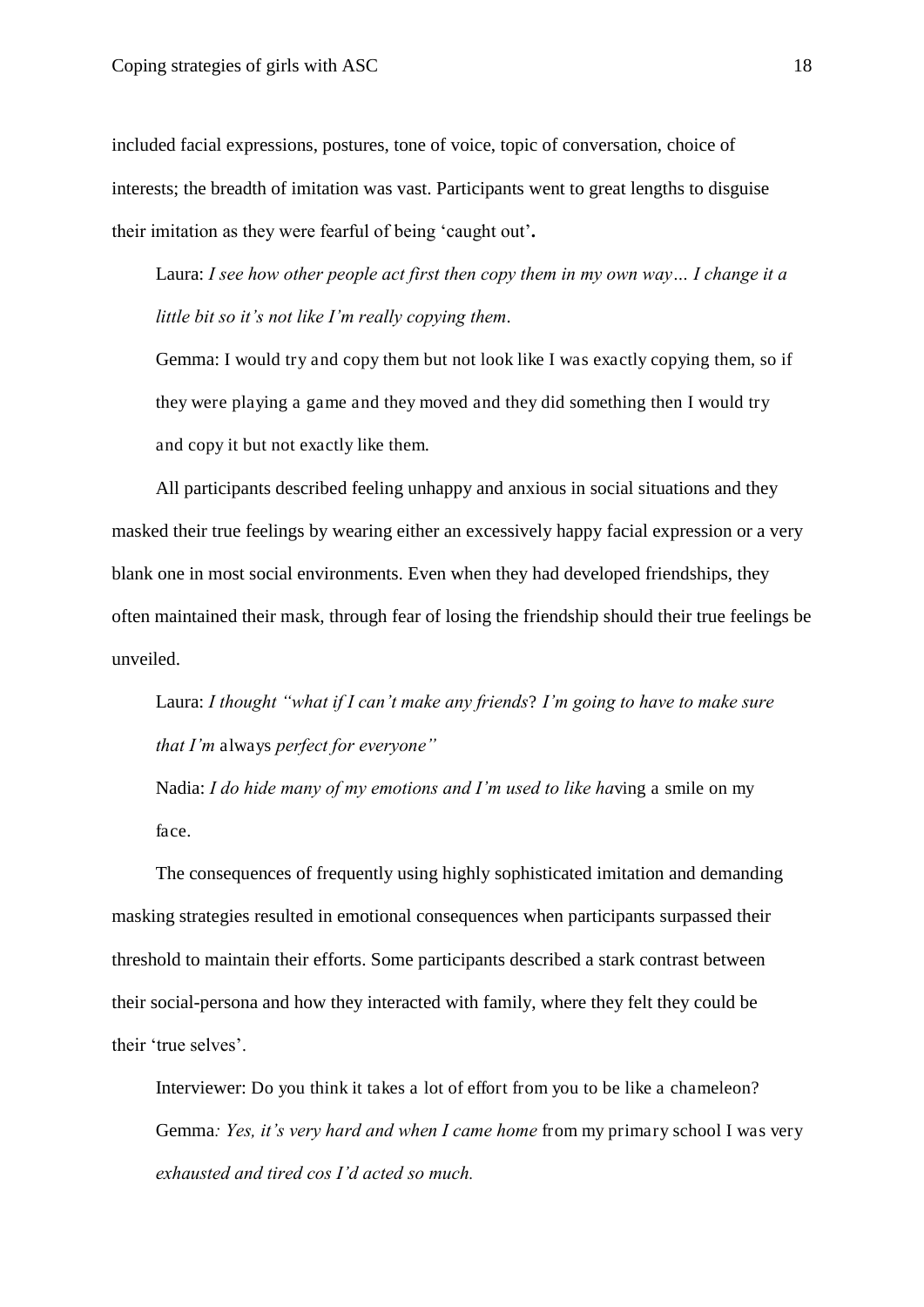The repercussions of trying to cope were severe for many participants, leading to feelings of anxiety and depression. Five participants had used self-harm as a way to cope with feelings associated with frequent rejections and miscommunications. Mental health difficulties, self-harm and/or suicidal ideation had brought eight participants to the attention of CAMHS.

Joëlle*: I was getting to the point where I actually couldn't control* some urges that I ha*d … I was a little bit suicidal.*

For Stephanie, the impact of constantly pretending to be like her peers led to her identity crisis:

Stephanie: *I think I had a sort of identity crisis really because I wasn't quite sure*  who I was anym*ore because I was so used to … pretending to be the same as everyone else when really I knew that I wasn't*.

Stephanie started speaking to herself as she had no friends to interact with and she started to experience voices in response. The combination of hearing voices, self-harm and depression led to her spending three months in hospital:

I would sort of talk to myself and reply to myself and that was when I started to hear voices and things like that as well and I think that just stemmed from being really lonely.

Since participants had used their masking and imitation strategies so effectively, those around them were surprised when they learnt that the participant was masking her true feelings. Participants provided accounts of teachers expressing disbelief when it was reported to them by the participant themselves or their family that they were struggling so severely. The absence of externally observable struggles created extra stress for mothers who endeavoured to get their daughters' needs met through health, education or social care services.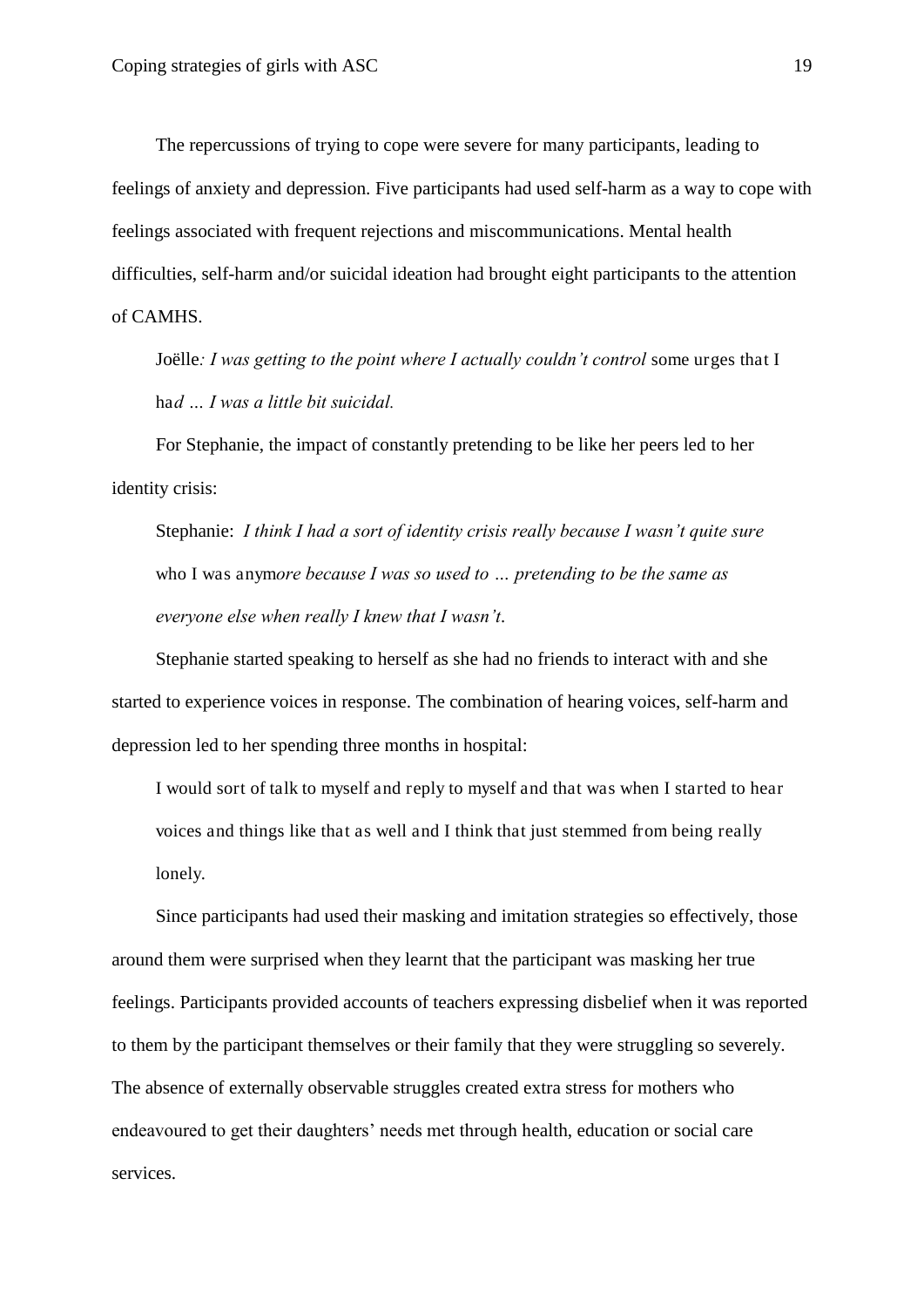Nadia: They [teachers] *didn't believe me that I was upset because I was always*  happy cos I was trying to mask that I was upset.

Siân's Mum: I*t really is just conforming and holding it in that does mask it…*  you can go 10 years and, well, I knew when she was a lot younger but her *teachers and things they would go "no! no!" … a girl can mask so well that she can present as even looking happy when actually everything's going wrong … we've had a lot of that in school. We've all had lots and lots of meetings and I've had to really train* them, you know with my knowledge*, to say … "it just doesn't work like that! Yes, you know, you'll walk into a room and see her smiling and happy but you can't take that as an indication of actually what's*  going on and that things are ok because it *has no real significance at all".*

#### **1.3.5 Developmental Tasks**

 This theme presents changes in expectations resulting from progression along the developmental timeline which prompted differences to either emerge or become problematic. Some participants described how they made sense of their emerging sexual identity.

All participants identified the transition from primary to secondary school as a point where they felt that difficulties emerged. Some described being aware of differences at a young age but differences became problematic only when they reached adolescence. Others perceived no differences until adolescence and cited the changes in social expectations as the trigger for struggles. Adolescence brought about multiple major unspoken changes in social etiquette which confused participants. These covert changes seriously challenged participants' ability to both understand and abide by new social norms.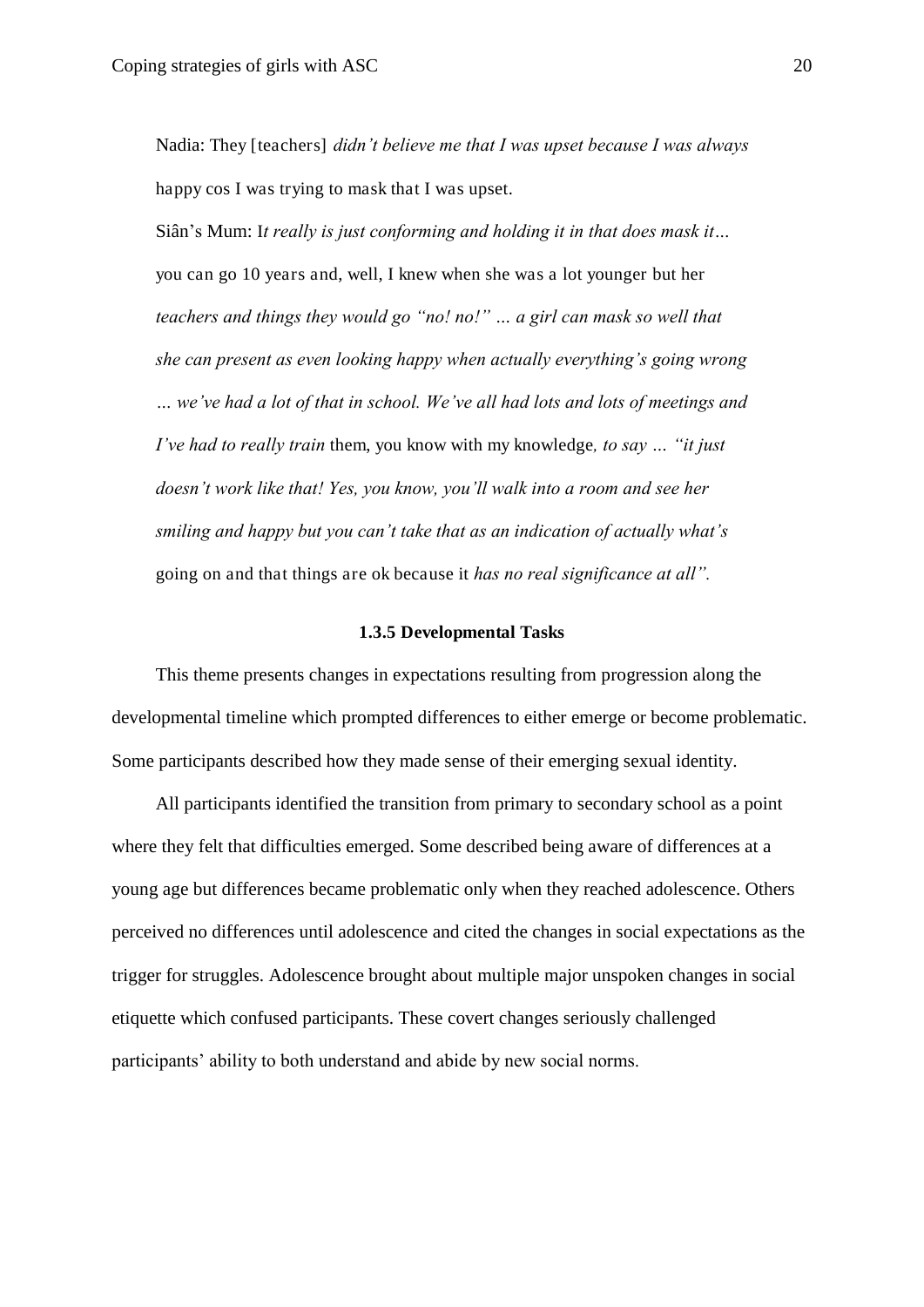Emily: *If they just decided "I'm gonna li*st a giant book of teenage girl etiquette so *that … every single teenage girl has to live to these standards" … if only that happened … I'd be able to interact with them in the right way*.

Changes included peers developing interests and objectives which participants did not share. These changes, alongside increased social expectations in adolescence, sometimes led to friendship groups disintegrating around the participant, one-by-one, as members of the group became aware that the participant was not following the same direction as the rest of the members; the peer group were moving towards new interests and new ways of relating with each other, whereas the participant often retained her preferences of interest and interpersonal relationships.

The transition between schools led to the diagnosis of ASC for around a third of participants. Some cited the size of the school as problematic; it increased opportunities for triggering sensory distress and for tripping up over new covert rules. Extra demands were placed on the participants' socio-communication skills as they were expected to make new friends. When participants began to struggle to cope with these tasks, serious problems surfaced in terms of the expression of ASC core-deficits in socio-communication. Secondary mental health difficulties (e.g. affective disorders) often then emerged. The emergence of these core and secondary difficulties often prompted referral for professional support, which for six participants resulted in a diagnosis of ASC. Referral also led to support for affective difficulties, self-harm and social-skills training, for those who required it.

Interviewer: *Can I ask … why you got to age 12 before you were diagnosed?*  Kate: Well that was because when I went to high school I got quite depressed because of all the stress and chaos that happened at high school.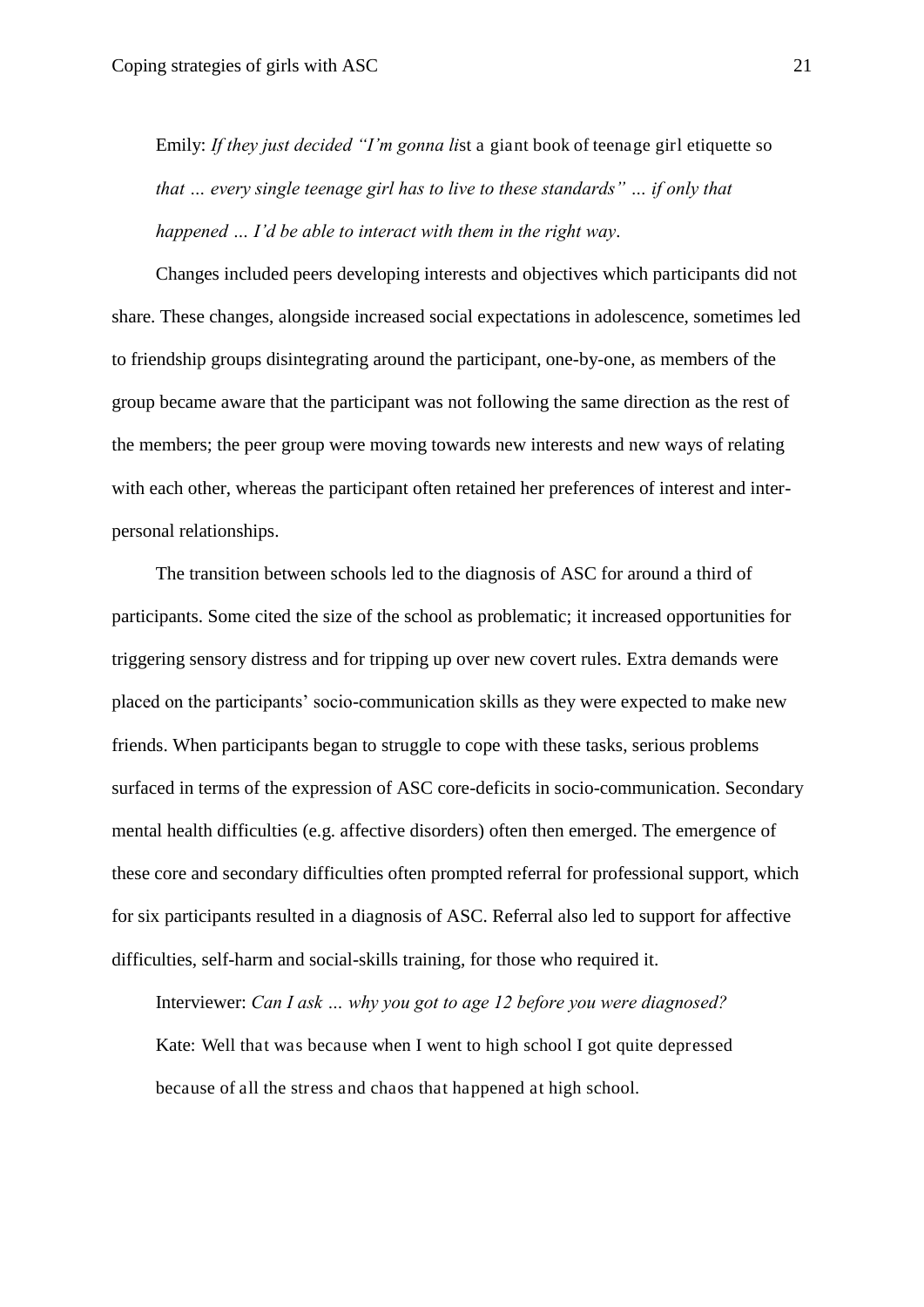Nadia's mum: All the way through primary [school]*, it didn't really matter to her too*  much *whether she had a best friend or not …* she was monitored once and she was *spotted going round to all the different groups and they'd rebuff her and she'd just go*  onto the next group. T*hey felt that it didn't seem to bother her so much …* I think when *she started secondary she was more aware … that she couldn't keep a friend*.

Stephanie: I think it was more a gradual realization *… I think that they just became*  more and more interested in things that I was less and less interested in and then I just *realized that … all the time I'd been pretending to be interested when I wasn't*. Interviewer: And what age do you think that you were when you started to realize that? Stephanie*: I'd say at the end of year 7* when I moved schools.

During adolescence, the expression of sexual identity develops and four participants made reference to having sexual relationships. Two participants described themselves as bisexual and discussed their sexual minority status as being another defining marker in terms of differences to peers.

Joëlle: *I wanna know… if… other teenage girls with Asperger's* think the same way *as me because I think like or identify with another gender … sometimes, like I don't feel like particularly female occasionally or I feel like I'm not particularly attracted*  to one gender or anything like th*at and … I've always wondered whether that's something to do with me personally or it's something to do wit*h like every other girl *with Asperger's.*

## **1.4 Discussion**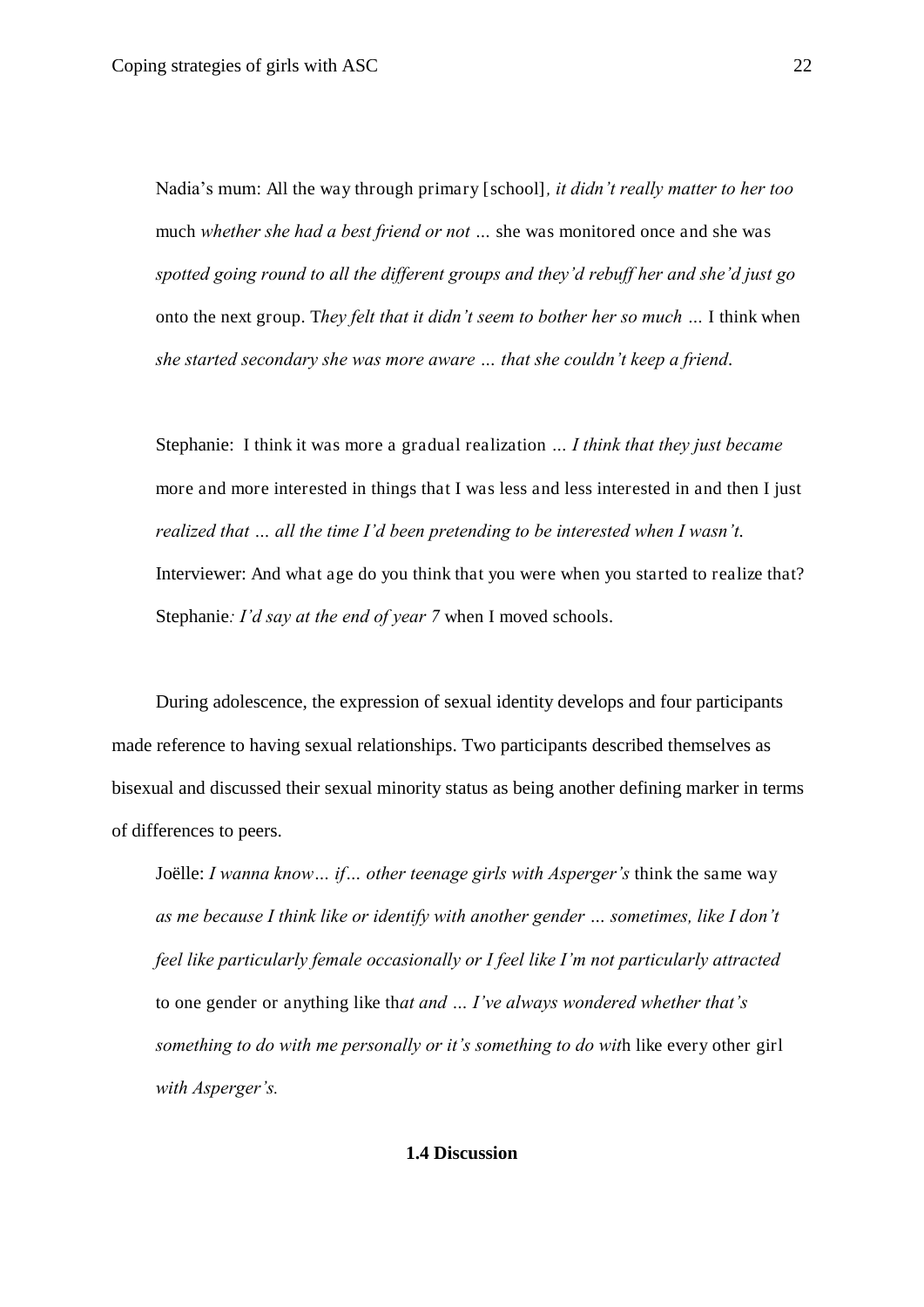The aim of the study was to explore the experiences and management strategies of adolescent girls with ASC in social situations. The results are discussed in relation to the research aim and existing theory. Clinical implications, limitations and directions for future research are noted.

Participants recognised the emotionally-intimate quality of peers' female-to-female friendships and often found that they did not understand, and therefore could not abide by, the covert rules within these relationships. When participants broke these rules, they were identified as different and consequently experienced rejection. This, in combination with not adhering to gendered social expectations, led to participants feeling unable to fit into social situations. Participants' socio-communicative difficulties were a barrier to developing friendships as mutual misunderstandings made bonding difficult. Participants were motivated to have friendships; therefore, obstacles to making friends caused discomfort and distress. This issue was also noted by Cridland et al (2014), who identified the increased challenge during adolescence due to the growth in gender related factors within friendships such as fashion, dating, and sexual identity, increasing the complexity of negotiating dynamics of difference.

Most participants developed sophisticated strategies which utilised innate strengths and enabled them to appear socially-competent to observers. Participants often used masquerading strategies to hide/overcome obstacles to developing and maintain friendships, and manage socio-communication difficulties. This finding emerged from a small sample of self-selected participants so generalisation must be established by further research. However, within this group of participants, all individuals had developed methods which were designed to ensure that their ASC-core difficulties were not identified by others.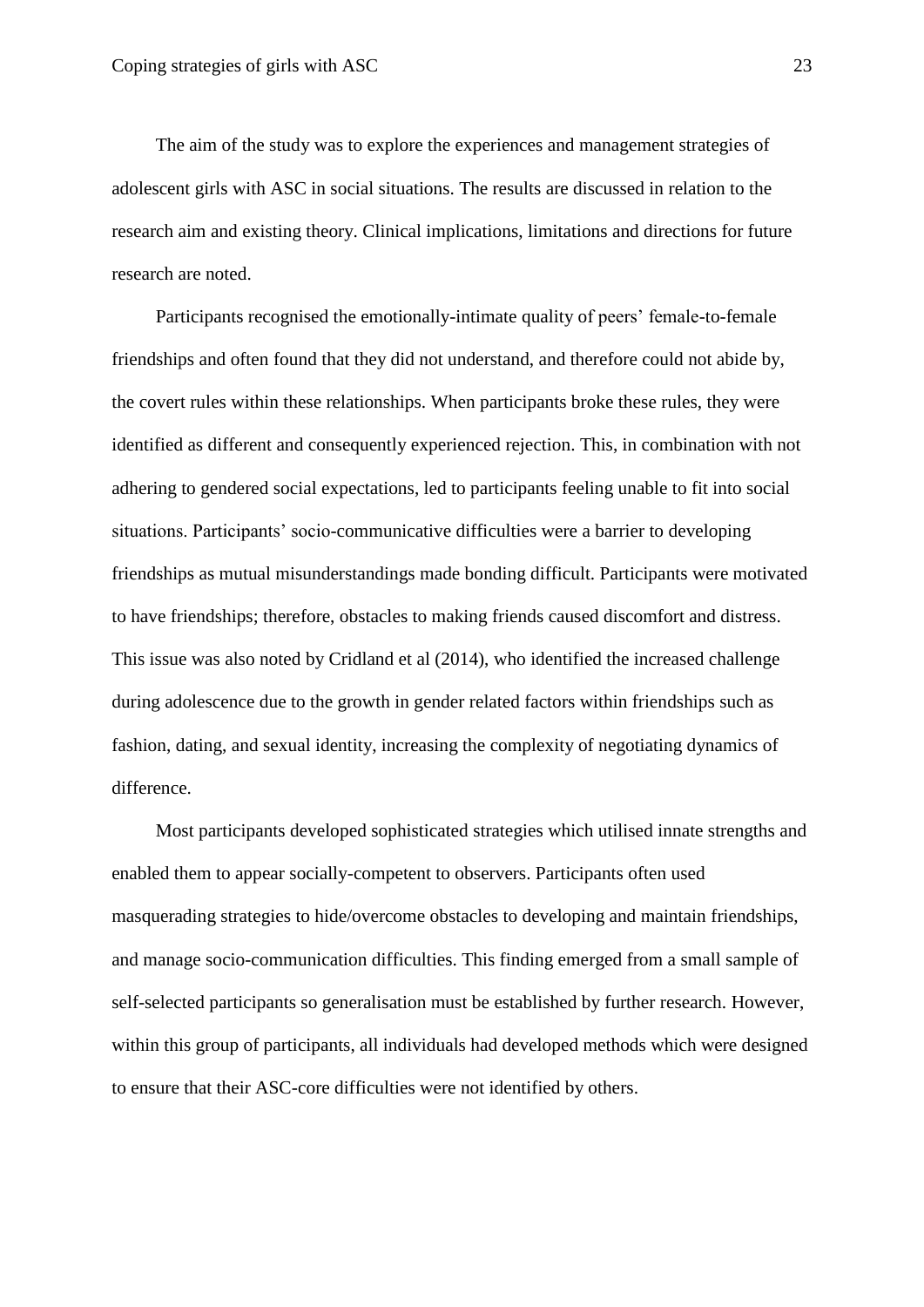#### **1.4.1 Secondary Impact of Coping**

For the majority of participants, use of these strategies had negative repercussions on their psychological wellbeing and also possibly hampered access to support since their difficulties were hidden. There are subjective accounts from females with ASC (e.g. Craft, 2012) and from specialist clinicians (e.g. Attwood, 2006) which suggest that females with ASC are motivated and able to develop and use strategies to access social relationships. This study presents fresh insight into the motivation and methods adolescent girls with ASC employ in building these friendships and their subjective experiences of the consequences of using masking/imitation strategies.

#### **1.4.2 ASC-Associated Difficulties**

Core ASC-difficulties resulted in frequent peer-rejection and loneliness. This led a number of participants to develop secondary mental health difficulties which triggered referrals to CAMHS. This is consistent with studies which suggest that females with ASC may be referred to services due to either more severe social deficits or greater concomitant psychopathology than males with ASC (Hofvander et al., 2009). Aloneness has often been conceptualised as a characteristic preference of the ASC profile; however, as this study and others has shown, being alone may be an undesired consequence of a lack of social skills and understanding, and the emotion of loneliness is subsequently experienced (Jobe & Williams White, 2007).

However, social environments were hard for participants to tolerate. Difficulties with sensory distress and peer-rejection led many participants to endure multiple schoolplacements in an attempt to find an accommodating environment. Adapting to high school was recognised in Cridland et al's (2014) paper as a difficult period, but their accounts focussed more around the social and academic transition, and a lack of understanding on the part of the School. In contrast to the Cridland et al. (2014), in this study, participants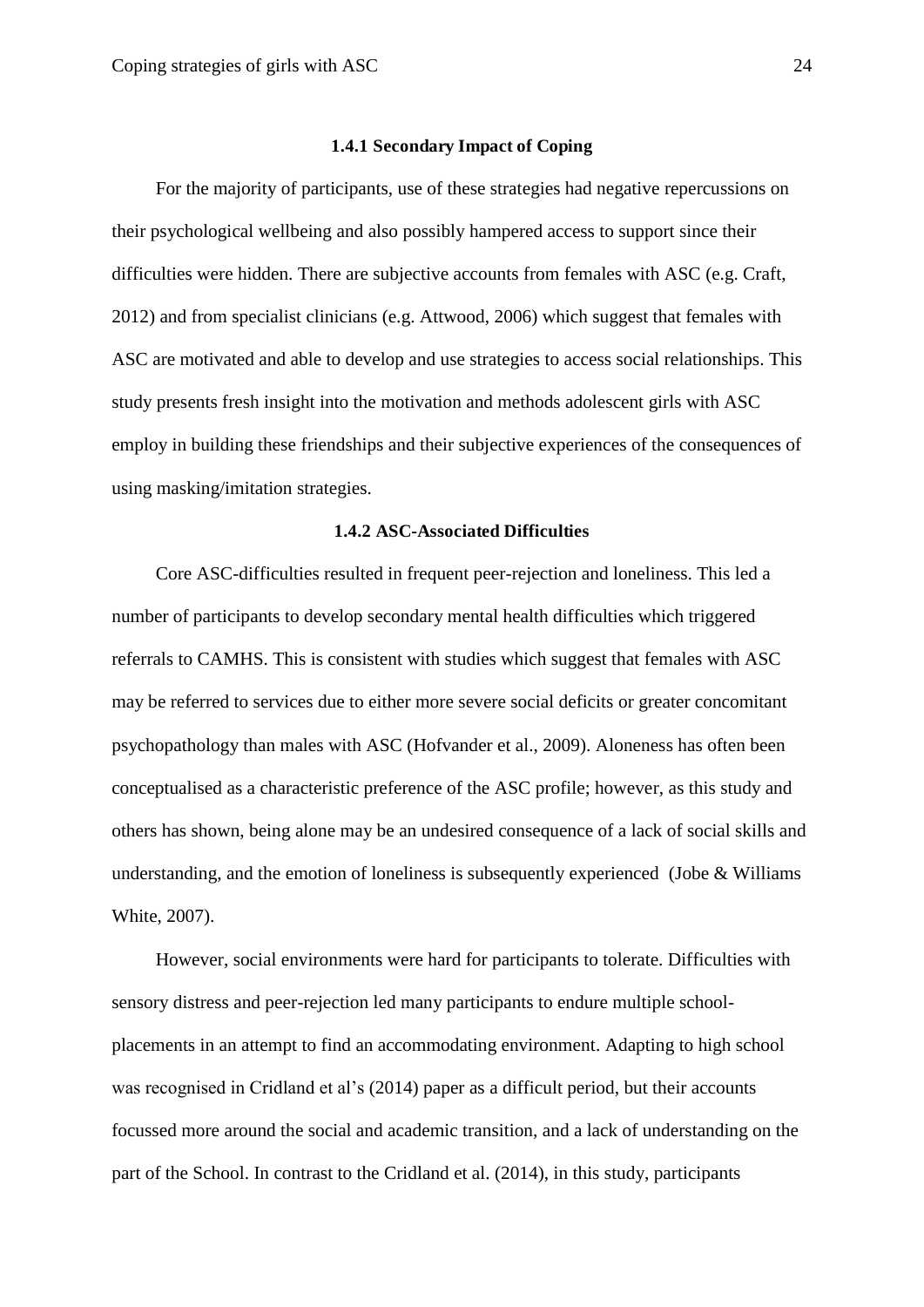commented on the additional social complexity and they also highlighted the sensory overload which led to distress. Accounts of sensory distress in the younger ASC population are well documented (e.g. Stewart, 2012) and this study supports previous findings that adolescent females with ASC can experience frequent and intense sensory disturbances.

## **1.4.3 Gender-specific Challenges**

Some participants described an ability to easily integrate with their peers during early childhood but factors around early adolescence (e.g. the transition to secondary-school; changes in social expectations) seemed to catalyse difficulties in the social abilities of participants. This led to alienation from peers, mislabelling of behaviours and often to a decline in mental health. This supports previous findings that adolescence presents ASCfemales with demands which they struggle to meet, due to core ASC-deficits (e.g. Cridland et al, 2014; Gould & Ashton-Smith, 2011). This is a gender-specific difficulty; females with ASC face a different set of social expectations and norms to males with ASC (e.g. Wood, 2011). This, in combination with differences in symptom profiles between females and males (e.g. Rivet & Matson, 2011), presents unique challenges for females with ASC.

## **1.4.4 Limitations**

Whilst the use of IPA may have facilitated exploration of this under-researched population, generalisation from this idiographic methodology has limitations (Willig  $\&$ Billin, 2011). Nevertheless, triangulating findings from this study with other sources of knowledge gained from empirical and clinical experience increases the validity of the results (Hefferon & Gil-Rodriguez, 2011). Participants self-selected which may limit the experiences uncovered within the study. Whilst perhaps participants within this study may have been better able to articulate these issues than those who did not come forward, the research did reveal common strategies amongst the group which may well be relevant to the broader ASC-female population. However, it should be recognised that the majority of these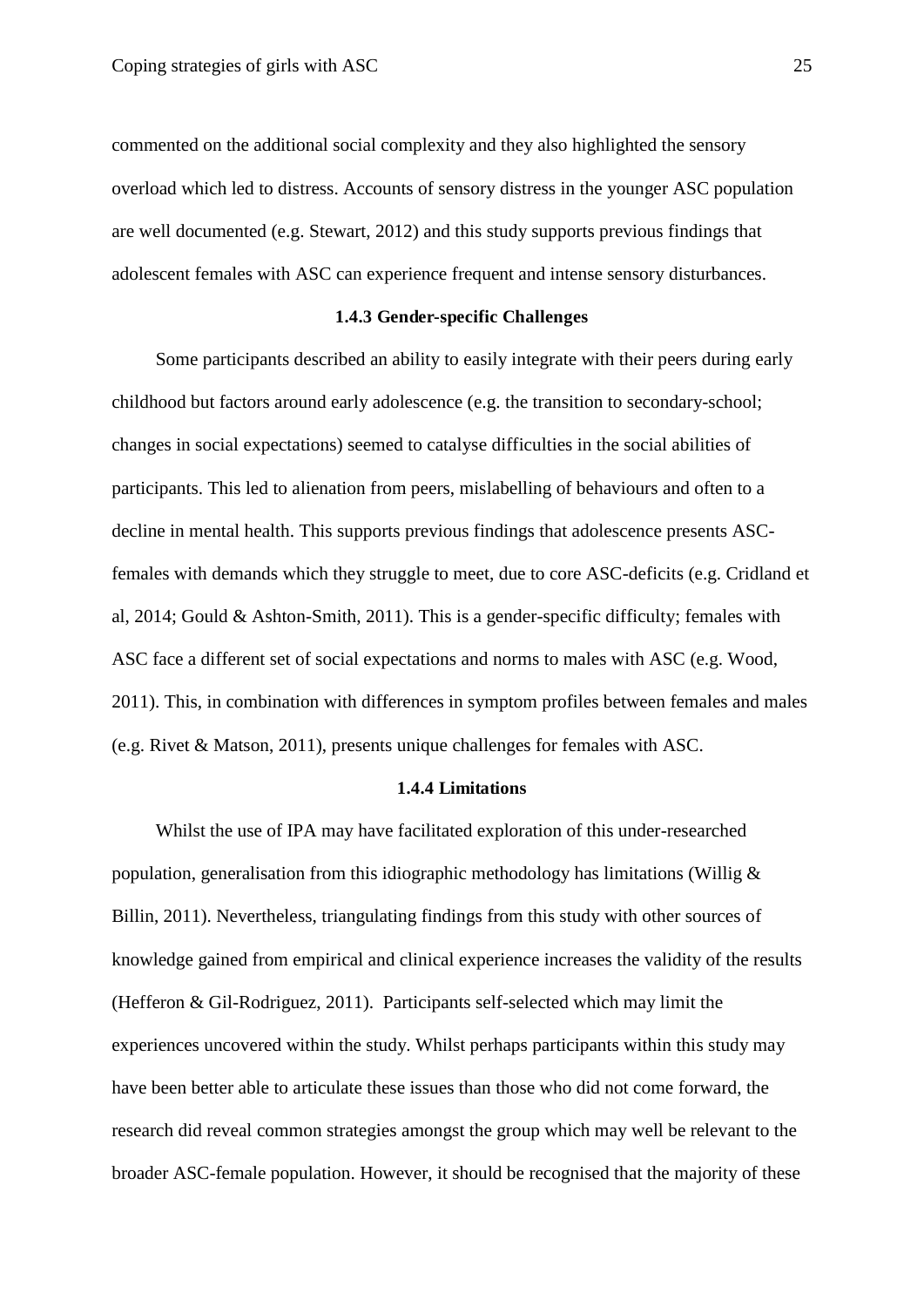girls were higher functioning which might mean that they were able to detect, learn and engage in these social strategies to a greater extent that girls more severely affected.

The participants all had a diagnosis of an ASC; therefore, clinicians had agreed that the girl had met the male-based criteria necessary for diagnosis. Hence, there is an issue of circularity within the sample. The findings cannot be extrapolated out to all females on the spectrum as it is likely that there are many girls who have ASC characteristics but do not have a diagnosis. This study does not offer comparisons between males and females on the spectrum, and, given the small sample size, the findings cannot be used to support changes to current practice without further investigation. However, the results offer valuable information which may, in combination with other research (e.g. Cridland et al. 2014), support the need for further development of theories around gender differences within the ASC population and suggest further directions for research.

#### **1.4.5 Clinical Implications**

All participants identified coping strategies, especially in terms of techniques to mask their differences. This had benefits in terms of aiding social cohesion, but costs in terms of emotional energy and masking when support really is needed. Understanding the existence and use of such techniques allows clinicians and carers to recognise such strategies, 'look behind the mask', and provide balanced support, such that more helpful strategies are identified and supported. Exploration of the coping strategies of females with ASC has been identified as crucial in uncovering what may be hidden aspects of the ASC-female profile (Dworzynski et al., 2012). Whilst masking may have benefits to individuals with ASC, it may also be important to look at why many social situations are so impenetrable for people on the spectrum so that appropriate education and adaptive interventions can be developed to increase social accessibility to those who have such differences.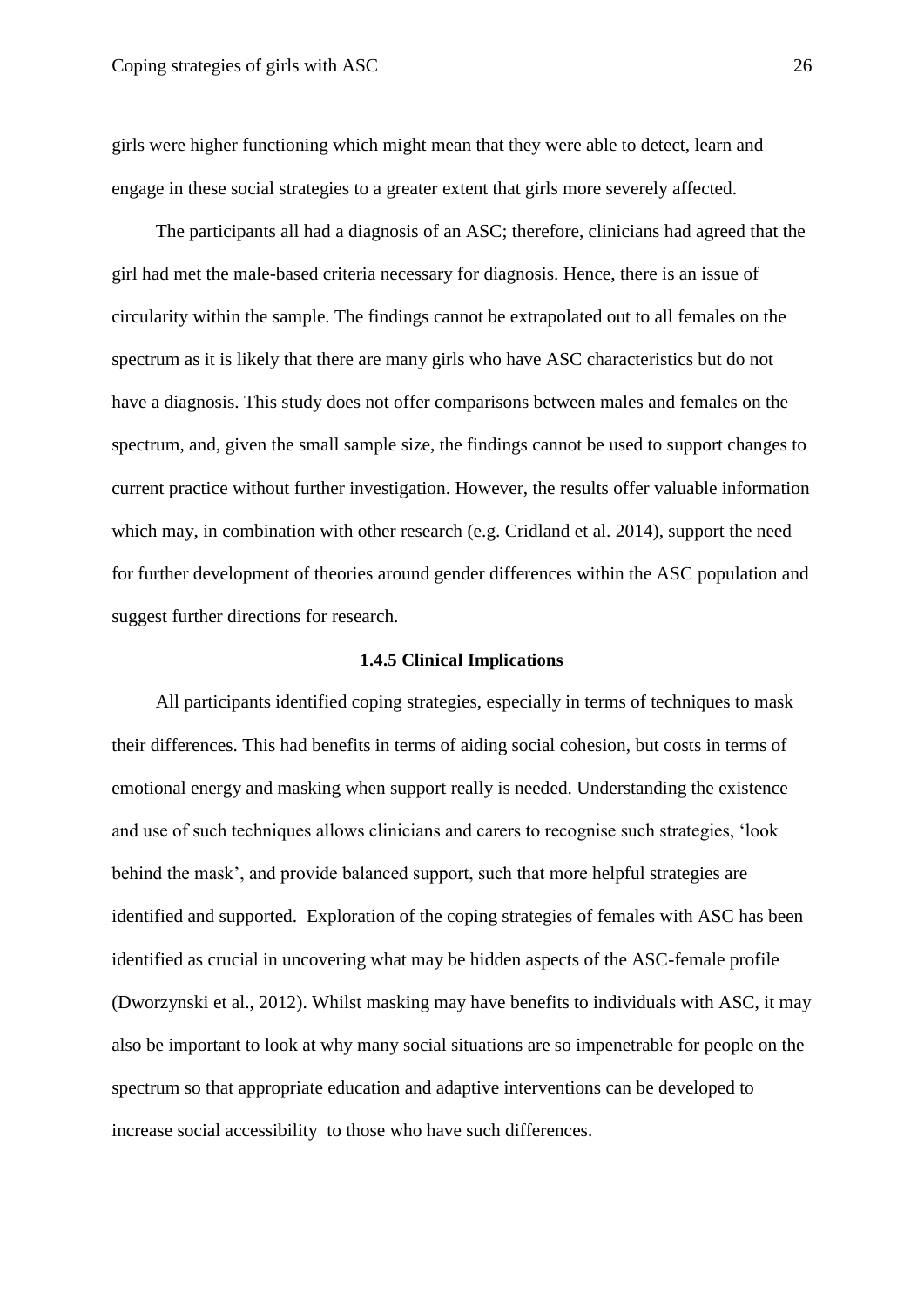None of the strategies (e.g. masking, imitation) or characteristics (e.g. motivation to have friends) described by participants in this study are assessed for in ASC-diagnostic procedures. Current methods measure against a male characterisation of ASC yet much of the data here came from comparisons between the participant and TD-female peers. It is therefore suggested that there is a poor fit between current diagnostic procedures and the ASC-related difficulties described within this sample. As suggested by Lai et al. (2011, 2015), revisions to existing diagnostic procedures should give more focus to females and thus increase diagnostic equity between genders.

Participants clearly identified developmental points when their differences became problematic and hence it may be useful to adopt a gendered, developmental framework when assessing for ASC. Difficulties may only emerge when gendered and developmentallydriven demands exceed the abilities of the ASC-female (Hsaio et al., 2013).

Interventions which develop empathy through utilisation of meta-cognitive processes may be used to enable peer relationships. The use of drama classes is a good example used by the participants, allowing them to study social behaviour and perfect their 'social performance', undetected under the protective umbrella of an ordinary social activity. However, this needs to be balanced with a supportive environment which allows the individual to 'drop their act', as described by the participants, and express their needs in an authentic way.

## **1.4.6 Areas for Future Research**

The majority of this sample was diagnosed with AS; future research might explore whether girls with more severe deficits and/or co-morbid difficulties employ similar strategies, or what happens if they do not have the capacity to employ such strategies. Further research may help understand how ability and/or awareness interplay with masquerading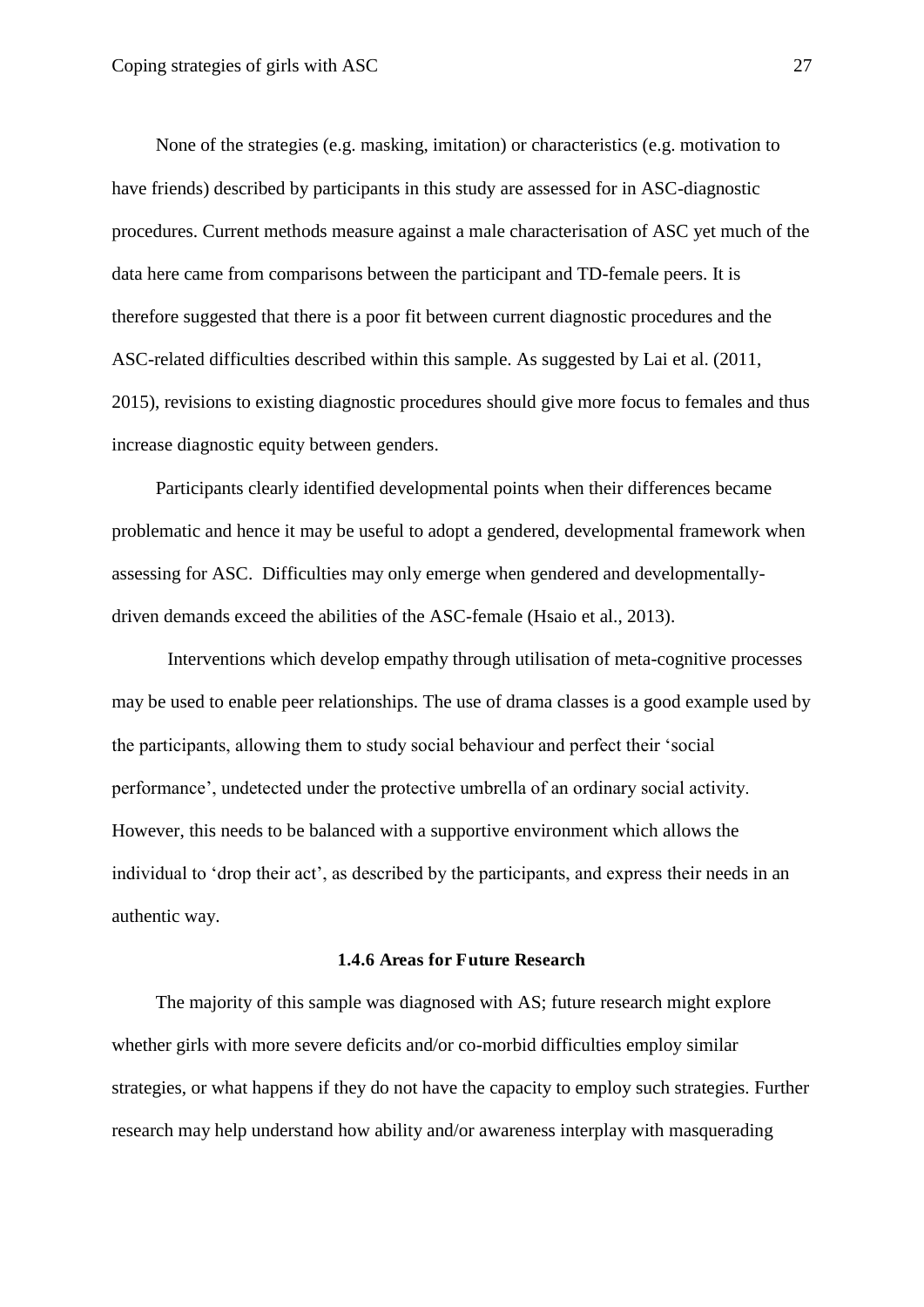strategies. Replicating this study with a larger group of adolescent males and females to draw direct comparisons may also be useful.

It is likely that current assessment instruments do not meet the needs of females with ASC. Future research into alternative male/female forms of assessment instruments, which also reflect the developmental demands and hence challenges across the developmental period may be useful.

## **1.5 Conclusions**

In conclusion, the majority of females with ASC in this sample were motivated to have friendships. After facing frequent peer-rejection and experiencing their social environment as incommodious, they developed sophisticated methods of masquerading (i.e. peerimitation/masking) in order to blend in with TD-peers. These findings imply that, as predicted by the EMB theory, females on the spectrum may have an innate social drive and social abilities which motivates them to devise strategies to overcome socio-communication difficulties. Such strategies could be at different times both helpful and unhelpful. A more gender-sensitive and developmentally-appropriate approach needs to be taken to provide adequate assessment and support for girls on the spectrum.

#### **1.6 Acknowledgements**

We thank those who participated in this study; the offering of their insights and experiences made this work possible.

## **1.7 References**

- Attwood, A. (2006). The complete guide to Asperger's syndrome. London, UK: Jessica Kingsley Publishers.
- Baron-Cohen, S. (2002). The extreme male brain theory of autism. Trends in Cognitive Science. 6, 248-254. doi:10.1016/S1364-6613(02)01904-6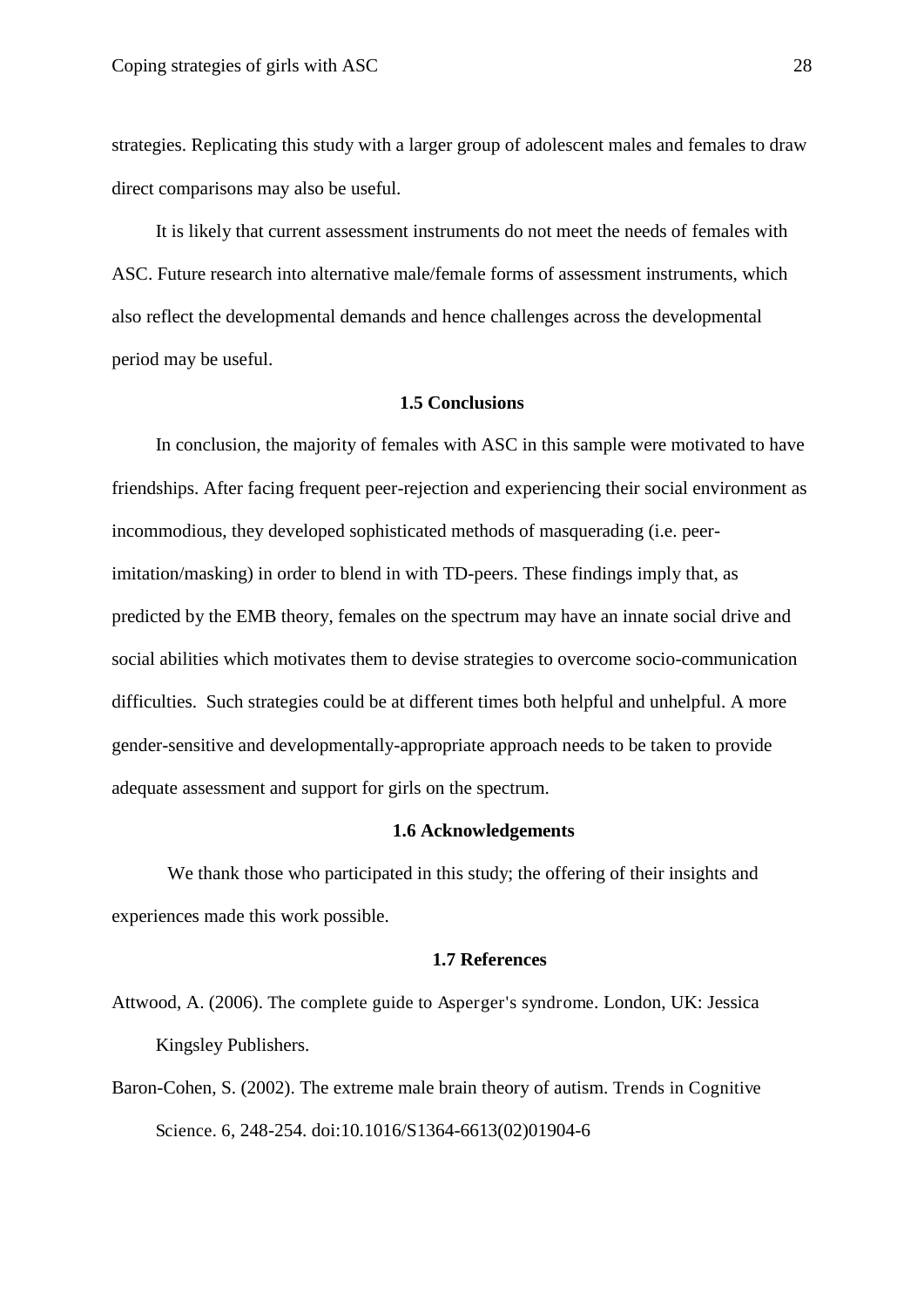- Baron-Cohen, S. (2003). The Essential Difference: Men, Women and the Extreme Male Brain. London, UK: Penguin.
- Baron-Cohen, S., Hoekstra, R. A., Knickmeyer, R., & Wheelwright, S. (2006). The autismspectrum quotient (AQ)—Adolescent version. Journal of autism and developmental disorders, 36(3), 343-350.
- Bilal, D., & Jopeck, V. (2014). Young Girls' Affective Responses to Access and Use of Information and Communication Technology (ICT) in Information-Poor Societies. New Directions in Children's and Adolescents' Information Behavior Research (Library and Information Science, Volume 10) Emerald Group Publishing Limited, 10, 107-133.
- Bloss, C. S., & Courchesne, E. (2007). MRI neuroanatomy in young girls with autism: a preliminary study. Journal of the American Academy of Child & Adolescent Psychiatry, 46, 515-523 DOI: 10.1097/chi.0b013e318030e28b
- Colman, I., Wadsworth, M., Croudace, T., & Jones, P. (2007). Forty-year psychiatric outcomes following assessment for internalizing disorder in adolescence. American Journal of Psychiatry, 164, 126-133. doi:10.1176/appi.ajp.164.1.126
- Cox, A., Klein, K., Charman, T., Baird, G., Baron‐Cohen, S., Swettenham, J., ... & Wheelwright, S. (1999). Autism spectrum disorders at 20 and 42 months of age: Stability of clinical and ADI-R diagnosis. Journal of Child Psychology and Psychiatry, 40, 719-732. doi:10.1111/1469-7610.00488
- Dean, M., Kasari, C., Shih, W., Frankel, F., Whitney, R., Landa, R., Lord, C., Orlich, F., King, B. and Harwood, R. (2014), The peer relationships of girls with ASD at school: comparison to boys and girls with and without ASD. Journal of Child Psychology and Psychiatry, 55, 1218–1225. doi: 10.1111/jcpp.12242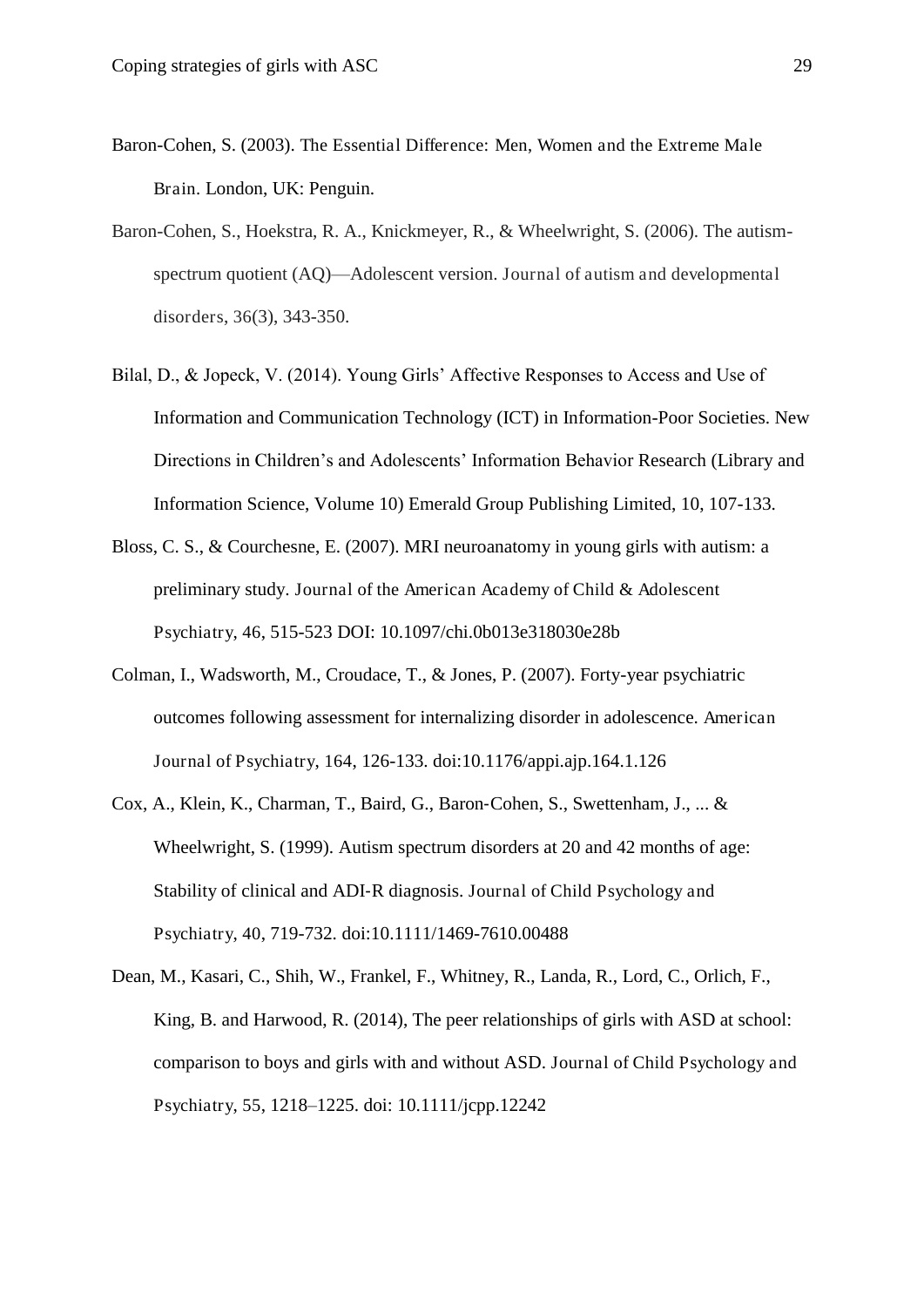- Dworzynski, K., Ronald, A., Bolton, P., & Happé, F. (2012). How different are girls and boys above and below the diagnostic threshold for autism spectrum disorders? Journal of the American Academy of Child & Adolescent Psychiatry, 51, 788-797. doi:10.1016/j.jaac.2012.05.018
- Fine, C. (2008). Will working mothers' brains explode? The popular new genre of neurosexism. Neuroethics, 1, 69-72. doi: 10.1023/A:102304610384
- Fombonne, E. (2003). Epidemiological surveys of autism and other pervasive developmental disorders: an update. Journal of Autism and Developmental Disorders, 33, 365-382. doi:10.1023/A:1025054610557
- Gould, J., & Ashton-Smith, J. (2011). Missed diagnosis or misdiagnosis? Girls and women on the autism spectrum. Good Autism Practice (GAP), 12, 34-41.
- Hefferon, K., & Gil-Rodriguez, E. (2011). Interpretative phenomenological analysis. The Psychologist, 24(10), 756-759.
- Hofvander, B., Delorme, R., Chaste, P., Nydén, A., Wentz, E., Ståhlberg, O., ... & Leboyer, M. (2009). Psychiatric and psychosocial problems in adults with normal-intelligence autism spectrum disorders. BMC psychiatry, 9, 35. doi:10.1186/1471-244X-9-35
- Hsiao, M. N., Tseng, W. L., Huang, H. Y., & Gau, S. S. F. (2013). Effects of autistic traits on social and school adjustment in children and adolescents: The moderating roles of age and gender. Research in Developmental Disabilities, 34, 254-265. doi:10.1016/j.ridd.2012.08.001
- Jobe, L. E., & Williams White, S. (2007). Loneliness, social relationships, and a broader autism phenotype in college students. Personality and Individual Differences, 42, 1479- 1489. doi:10.1016/j.paid.2006.10.021

Kanner, L. (1943). Autistic disturbances of affective contact. Nervous Child, 2, 217-250.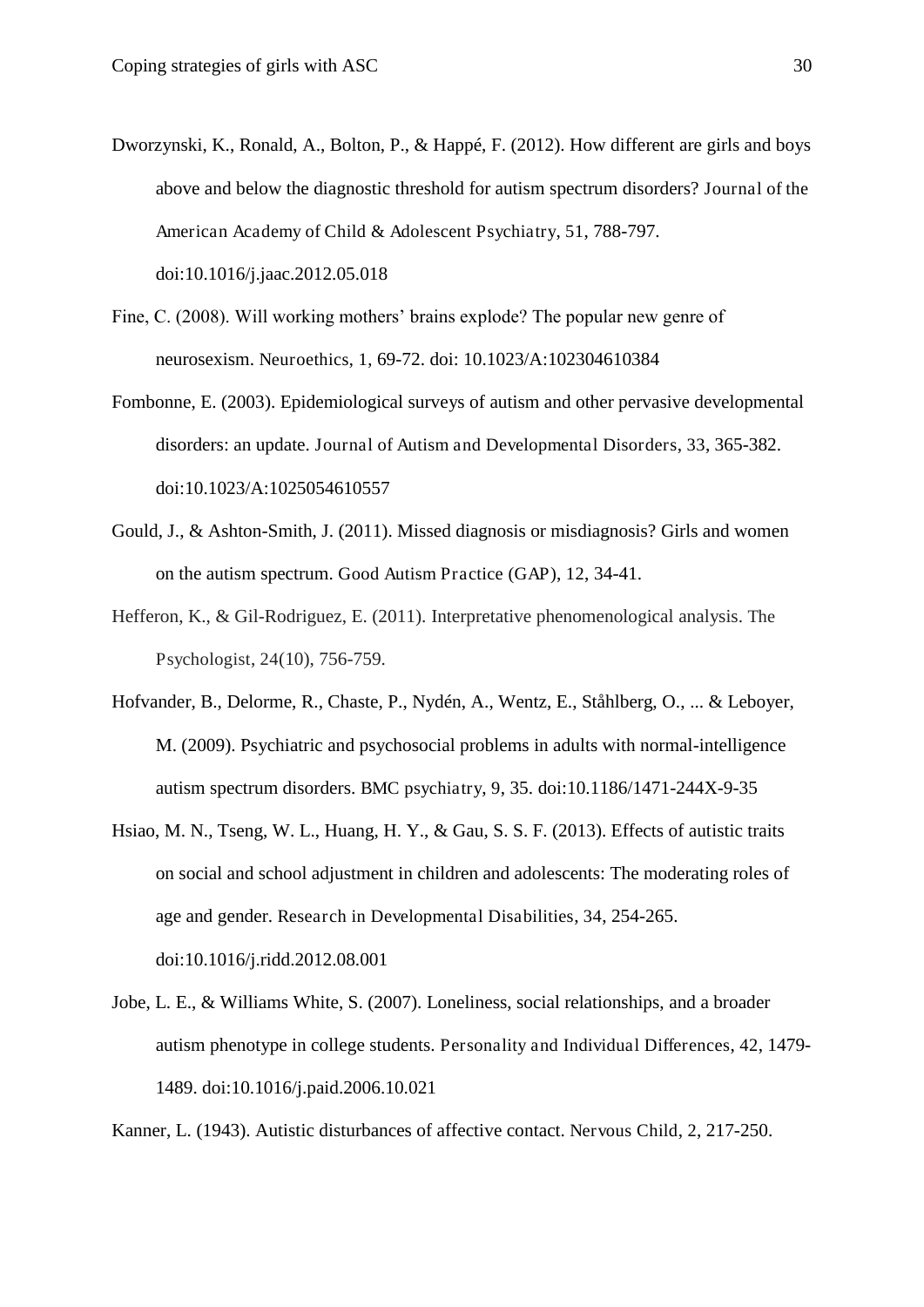- Kopp, S., & Gillberg, C. (2011). The Autism Spectrum Screening Questionnaire (ASSQ)- Revised Extended Version (ASSQ-REV): An instrument for better capturing the autism phenotype in girls? A preliminary study involving 191 clinical cases and community controls. Research in Developmental Disabilities, 32, 2875-2888. doi:10.1016/j.ridd.2011.05.017
- Lai, M. C., Lombardo, M. V., Auyeung, B., Chakrabarti, B., & Baron-Cohen, S. (2015). Sex/gender differences and autism: setting the scene for future research. Journal of the American Academy of Child & Adolescent Psychiatry, 54, 11-24. doi:10.1016/j.jaac.2014.10.003
- Lai, M. C., Lombardo, M. V., Pasco, G., Ruigrok, A. N., Wheelwright, S. J., Sadek, S. A., ... & MRC AIMS Consortium. (2011). A behavioral comparison of male and female adults with high functioning autism spectrum conditions. PloS one, 6, e20835.
- Lord, C., Rutter, M., & Le Couteur, A. (1994). Autism Diagnostic Interview-Revised: a revised version of a diagnostic interview for caregivers of individuals with possible pervasive developmental disorders. Journal of Autism and Developmental Disorders, 24, 659-685. doi:10.1371/journal.pone.0020835
- Mandy, W., Chilvers, R., Chowdhury, U., Salter, G., Seigal, A., & Skuse, D. (2012). Sex differences in autism spectrum disorder: evidence from a large sample of children and adolescents. Journal of Autism and Developmental Disorders, 42, 1304-1313. doi:10.1007/s10803-011-1356-0
- May, T., Cornish, K., & Rinehart, N. (2014). Does gender matter? A one year follow-up of autistic, attention and anxiety symptoms in high-functioning children with autism spectrum disorder. Journal of autism and developmental disorders, 44, 1077-1086. doi:10.1007/s10803-013-1766-2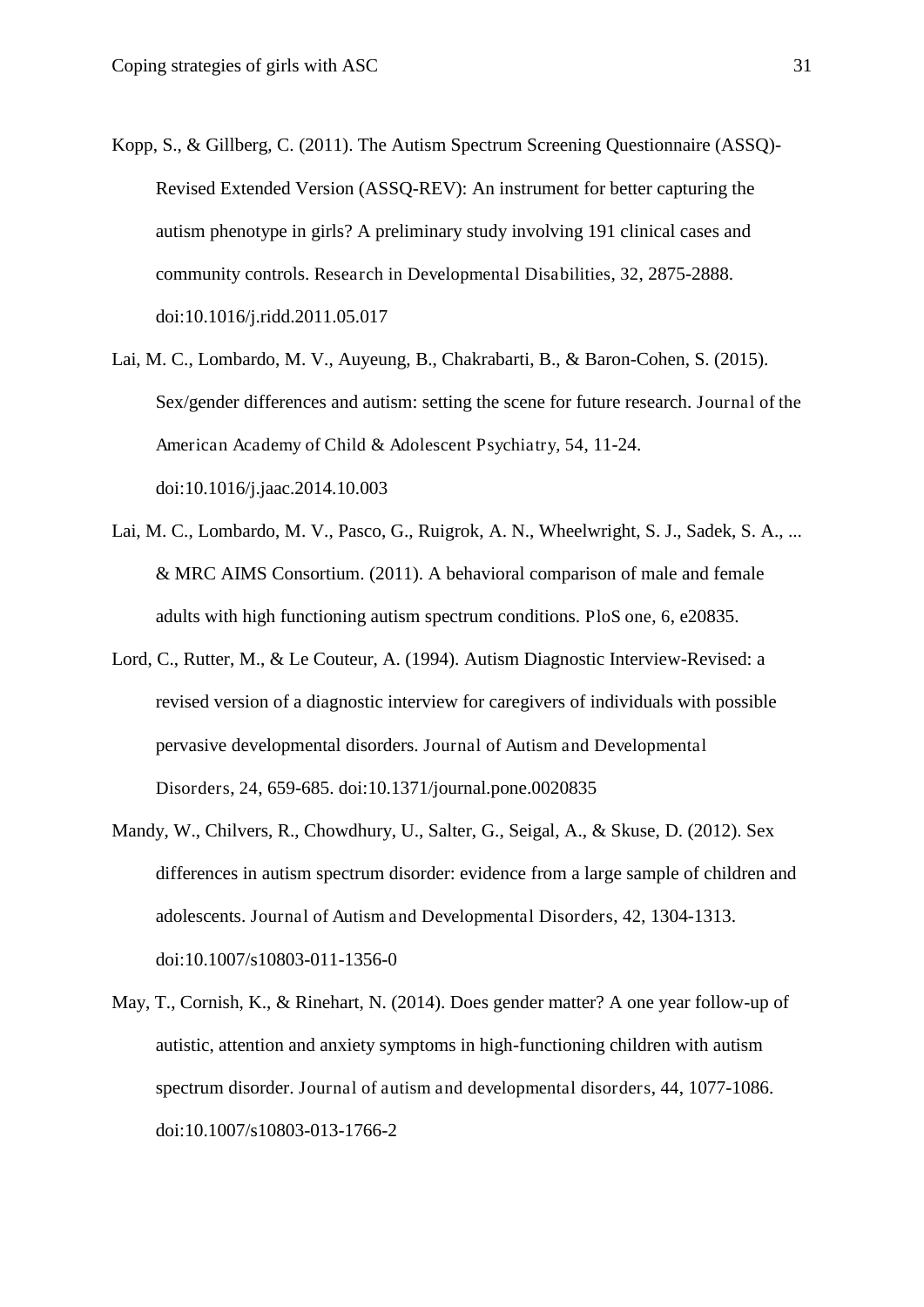- Park, S., Cho, S. C., Cho, I. H., Kim, B. N., Kim, J. W., Shin, M. S., ... & Yoo, H. J. (2012). Sex differences in children with autism spectrum disorders compared with their unaffected siblings and typically developing children. Research in Autism Spectrum Disorders, 6, 861-870. doi:10.1016/j.rasd.2011.11.006
- Rivet, T. T., & Matson, J. L. (2011). Review of gender differences in core symptomatology in autism spectrum disorders. Research in Autism Spectrum Disorders, 5, 957-976. doi:10.1016/j.rasd.2010.12.003
- Rutter, M., Bailey, A., & Lord, C. (2003). The social communication questionnaire: Manual. Torrance, Canada: Western Psychological Services.
- Rutter, M., Caspi, A., & Moffitt, T. E. (2003). Using sex differences in psychopathology to study causal mechanisms: unifying issues and research strategies. Journal of Child Psychology and Psychiatry, 44, 1092-1115. DOI: 10.1111/1469-7610.00194
- S. Craft. (2012, March 22). Everyday Asperger's. [A female with Asperger's experience with friends]. Retrieved from [http://aspergersgirls.wordpress.com](http://aspergersgirls.wordpress.com/)
- Skuse, D., Warrington, R., Bishop, D., Chowdhury, U., Lau, J., Mandy, W., & Place, M. (2004). The developmental, dimensional and diagnostic interview (3di): A novel computerized assessment for autism spectrum disorders. Journal of the American Academy of Child & Adolescent Psychiatry, 43(5), 548-558. doi:10.1097/00004583- 200405000-00008
- Smith, J. A., & Osborn, M. (2007). Interpretative phenomenological analysis. In: Smith, J. A., (Eds.). Qualitative psychology: a practical guide to research methods. (pp. 51–81) London: Sage.
- Solomon, M., Miller, M., Taylor, S. L., Hinshaw, S. P., & Carter, C. S. (2012). Autism symptoms and internalizing psychopathology in girls and boys with autism spectrum